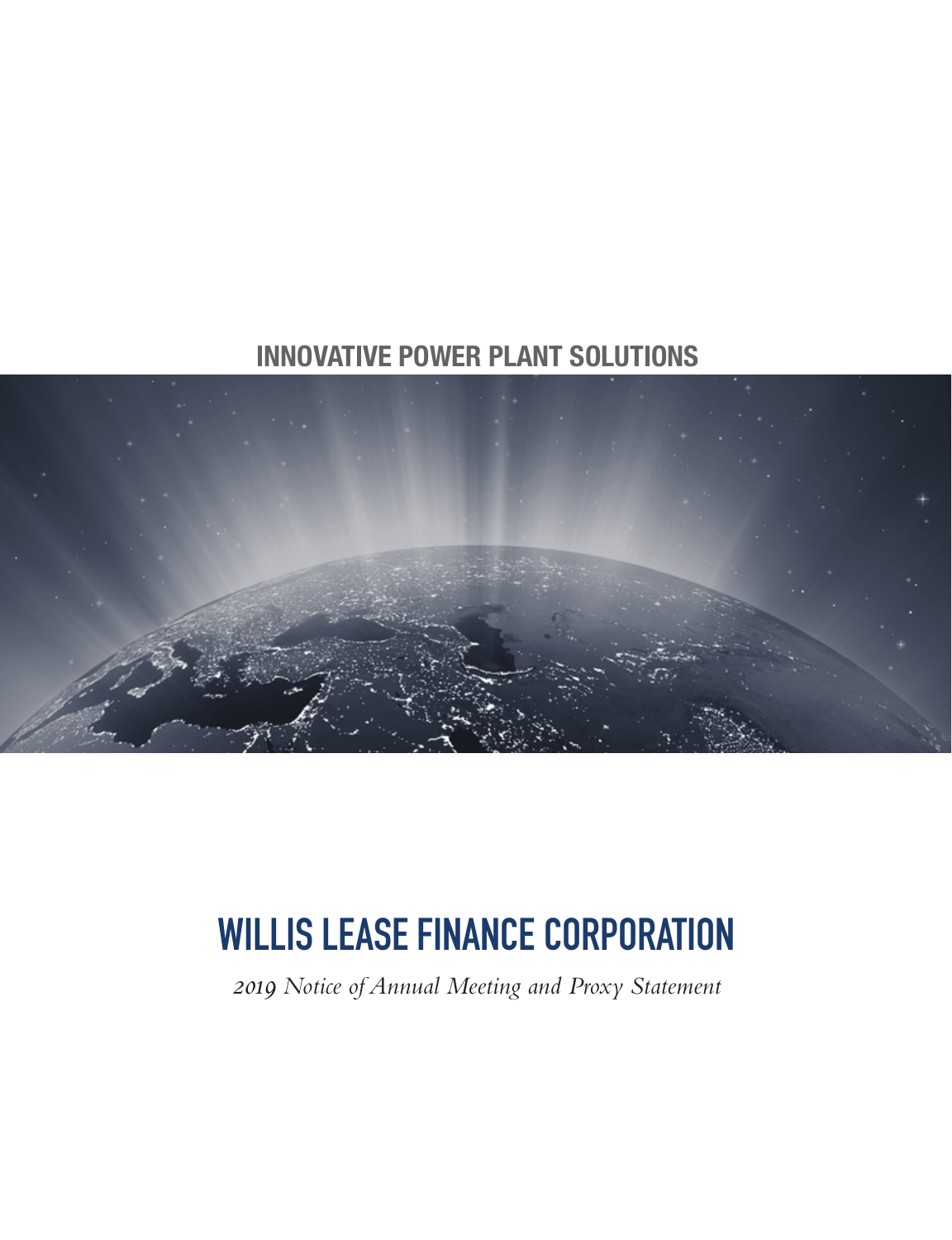

**Willis Lease Finance Corporation** Power to Spare - Worldwide®

# **NOTICE OF 2019 ANNUAL MEETING OF STOCKHOLDERS**

**Thursday, May 23, 2019 11:00 a.m.**

Willis Lease Finance Corporation 4700 Lyons Technology Parkway Coconut Creek, FL 33073

#### **Dear Stockholder:**

You are cordially invited to attend the 2019 Annual Meeting of Stockholders of WILLIS LEASE FINANCE CORPORATION that will be held at our executive offices at 4700 Lyons Technology Parkway, Coconut Creek, FL 33073 at 11:00 a.m. local time on Thursday, May 23, 2019. Directions to attend the Annual Meeting, where you may vote in person, can be found on our website: www.willislease.com (see "Investors").

In addition to any other business that may properly come before the Annual Meeting or any adjournment or postponement thereof, stockholders will be asked to:

- elect two Class III Directors to serve until the 2022 Annual Meeting of Stockholders, specifically: Charles F. Willis, IV and Hans Joerg Hunziker. The Board of Directors recommends that you vote **FOR** this proposal;
- cast an advisory vote on the ratification of the appointment of KPMG LLP as the Company's independent registered public accounting firm. The Board of Directors recommends that you vote **FOR** this proposal; and
- consider, if properly presented at the Annual Meeting, a shareholder proposal on the adoption of a majority voting standard for director elections. The Board of Directors recommends that you vote **AGAINST** this proposal.

The Board of Directors has fixed the close of business on April 2, 2019 as the record date for determining those stockholders who will be entitled to notice of and to vote at the meeting. The stock transfer books will not be closed between the record date and the date of the meeting. A quorum comprising the holders of the majority of the outstanding shares of our common stock on the record date must be present or represented for the transaction of business at the 2019 Annual Meeting of Stockholders. Accordingly, it is important that your shares be represented at the meeting.

**WHETHER OR NOT YOU PLAN TO ATTEND THE MEETING, PLEASE COMPLETE, DATE AND SIGN THE ENCLOSED PROXY CARD AND RETURN IT IN THE ENCLOSED ENVELOPE AS PROMPTLY AS POSSIBLE** to ensure that your shares will be voted at the 2019 Annual Meeting of Stockholders. You may revoke your proxy at any time prior to the time it is voted.

Proxy materials were mailed to you on or about April 23, 2019. Please read the proxy materials carefully. Your vote is important, and we appreciate your cooperation in considering and acting on the matters presented.

**By Order of the Board of Directors,**

Dean M. Poulakidas *Senior Vice President, General Counsel and Corporate Secretary*

April 23, 2019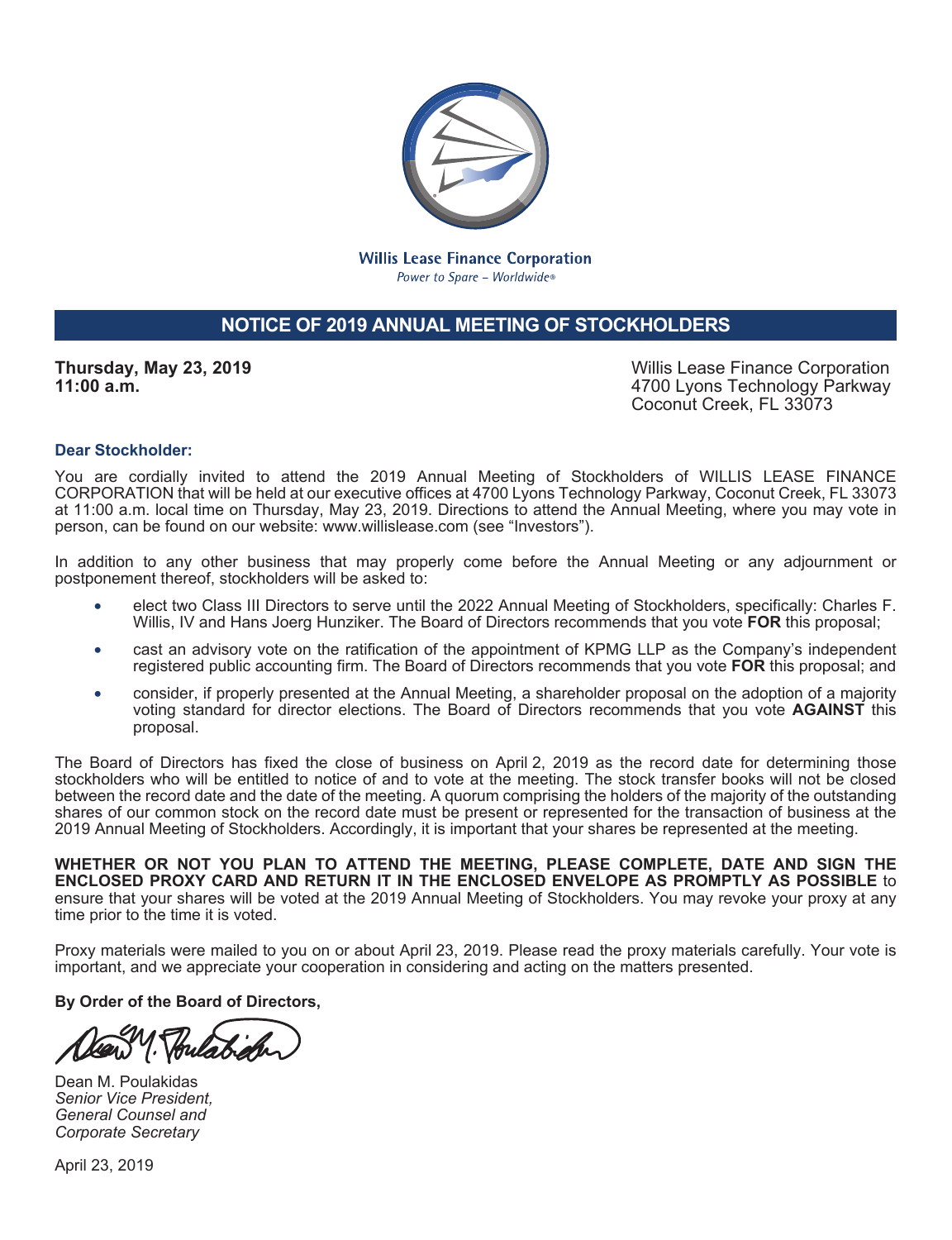|                                                                              | Page            |
|------------------------------------------------------------------------------|-----------------|
|                                                                              | $\mathbf{1}$    |
| INFORMATION ABOUT THE BOARD OF DIRECTORS AND THE COMMITTEES OF THE           | $\overline{2}$  |
|                                                                              | $6\phantom{1}6$ |
|                                                                              | $\overline{7}$  |
| SECURITY OWNERSHIP OF CERTAIN BENEFICIAL OWNERS AND MANAGEMENT               | 8               |
|                                                                              | 9               |
| <b>COMPENSATION OF EXECUTIVE OFFICERS - COMPENSATION DISCUSSION AND</b>      | 9               |
|                                                                              | 16              |
| COMPENSATION COMMITTEE INTERLOCKS AND INSIDER PARTICIPATION                  | 16              |
|                                                                              | 17              |
|                                                                              | 22              |
|                                                                              | 23              |
|                                                                              | 24              |
| <b>PROPOSAL 3: SHAREHOLDER PROPOSAL ON THE ADOPTION OF A MAJORITY VOTING</b> | 25              |
|                                                                              | 27              |
|                                                                              | 27              |
|                                                                              | 28              |
|                                                                              | 28              |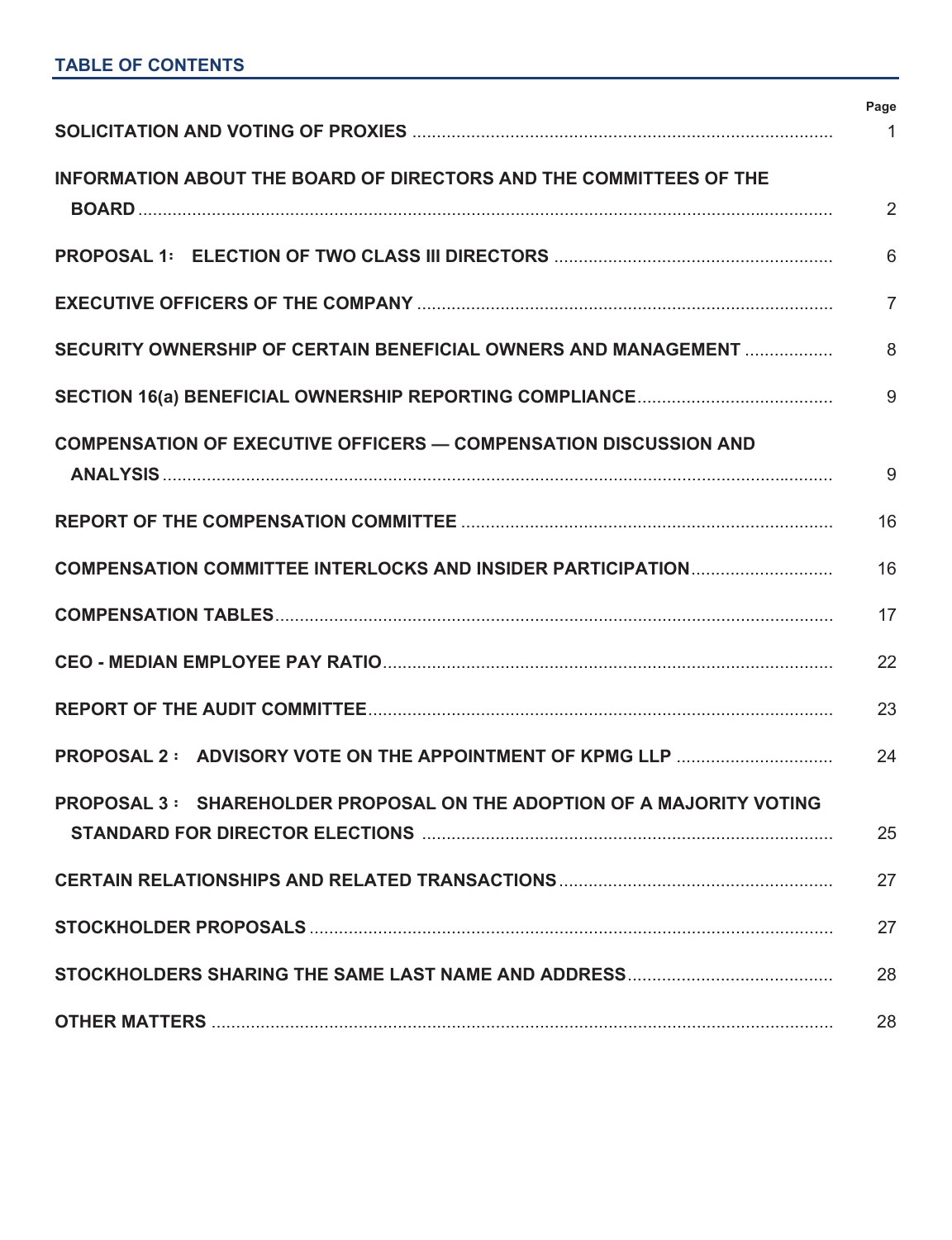# **SOLICITATION AND VOTING OF PROXIES**

#### **General**

This proxy statement is furnished in connection with the solicitation by the Board of Directors (also referred to as the "Board", "Directors", or individually, "Director") of WILLIS LEASE FINANCE CORPORATION ("we," "us," "our," "Willis Lease" or the "Company") for proxies to be voted at the 2019 Annual Meeting of Stockholders, which will be held at 11:00 a.m. local time on Thursday, May 23, 2019, at our executive offices located at 4700 Lyons Technology Parkway, Coconut Creek, FL 33073, or at any adjournments or postponements thereof, for the purposes set forth in the accompanying Notice of 2019 Annual Meeting of Stockholders.

This proxy statement is being mailed to stockholders on or about April 23, 2019. Our 2018 Annual Report is being mailed to stockholders concurrently with this proxy statement. You should not regard the 2018 Annual Report as proxy soliciting material or as a communication by means of which any solicitation of proxies is to be made.

#### **Important Notice Regarding the Availability of Proxy Materials for the Annual Meeting to be held on May 23, 2019: The Proxy Statement and the 2018 Annual Report are also available at https://materials.proxyvote.com/970646.**

#### **Voting**

The close of business on April 2, 2019 is the record date for determining whether you, in your capacity as a stockholder, are entitled to notice of and to vote at the 2019 Annual Meeting of Stockholders. As of that date, we had 6,352,688 shares of common stock, \$0.01 par value, issued and outstanding. All of the shares of our common stock outstanding on the record date are expected to be entitled to vote at the 2019 Annual Meeting of Stockholders. If you are entitled to vote at the meeting, you will have one vote for each share of common stock you hold with regard to each matter to be voted upon.

The required quorum for the meeting is a majority of the outstanding shares of common stock eligible to be voted on the matters to be considered at the meeting.

Shares of our common stock represented by proxies which are properly executed and returned to us on the accompanying proxy card will be voted at the 2019 Annual Meeting of Stockholders in accordance with the instructions marked on the proxy card. If you do not mark any instructions on the proxy card, your shares represented by the proxy card will be voted for the election of the Board's nominees for Class III Directors, in favor of Proposal 2, and against Proposal 3. In the election for two Directors (Proposal 1), the nominees for Class III Directors receiving the highest number of affirmative votes will be elected. The affirmative vote of a majority of the shares voted in person or by proxy at the 2019 Annual Meeting is required for the approval of Proposal 2 and Proposal 3.

If a properly signed proxy or ballot indicates that you abstain from voting or that your shares are not to be voted on a particular proposal, your shares will not be counted as having been voted on that proposal, although your shares will be counted as being in attendance at the meeting for purposes of determining the presence of a quorum. Broker non-votes (*i.e.*, shares held by brokers or nominees, as to which instructions have not been received from beneficial owners or persons entitled to vote, that the broker or nominee does not have discretionary power to vote on a particular matter) are counted towards a quorum, but are not counted for purposes of the proposals in determining whether a matter has been approved by a majority of the shares represented in person or by proxy and entitled to vote.

Our management does not know of any matters to be presented at the 2019 Annual Meeting of Stockholders other than those set forth in this proxy statement and in the Notice accompanying this proxy statement. If other matters should properly come before the meeting, the proxy holders will vote on such matters in accordance with their best judgment.

#### **Revocability of Proxies**

If you give a proxy in the form accompanying this proxy statement, you have the right to revoke it at any time before it is voted at the meeting. You may revoke your proxy by:

- filing an instrument of revocation with our Corporate Secretary;
- presenting at or prior to the meeting a duly executed proxy bearing a later date; or
- attending the meeting and electing to vote in person.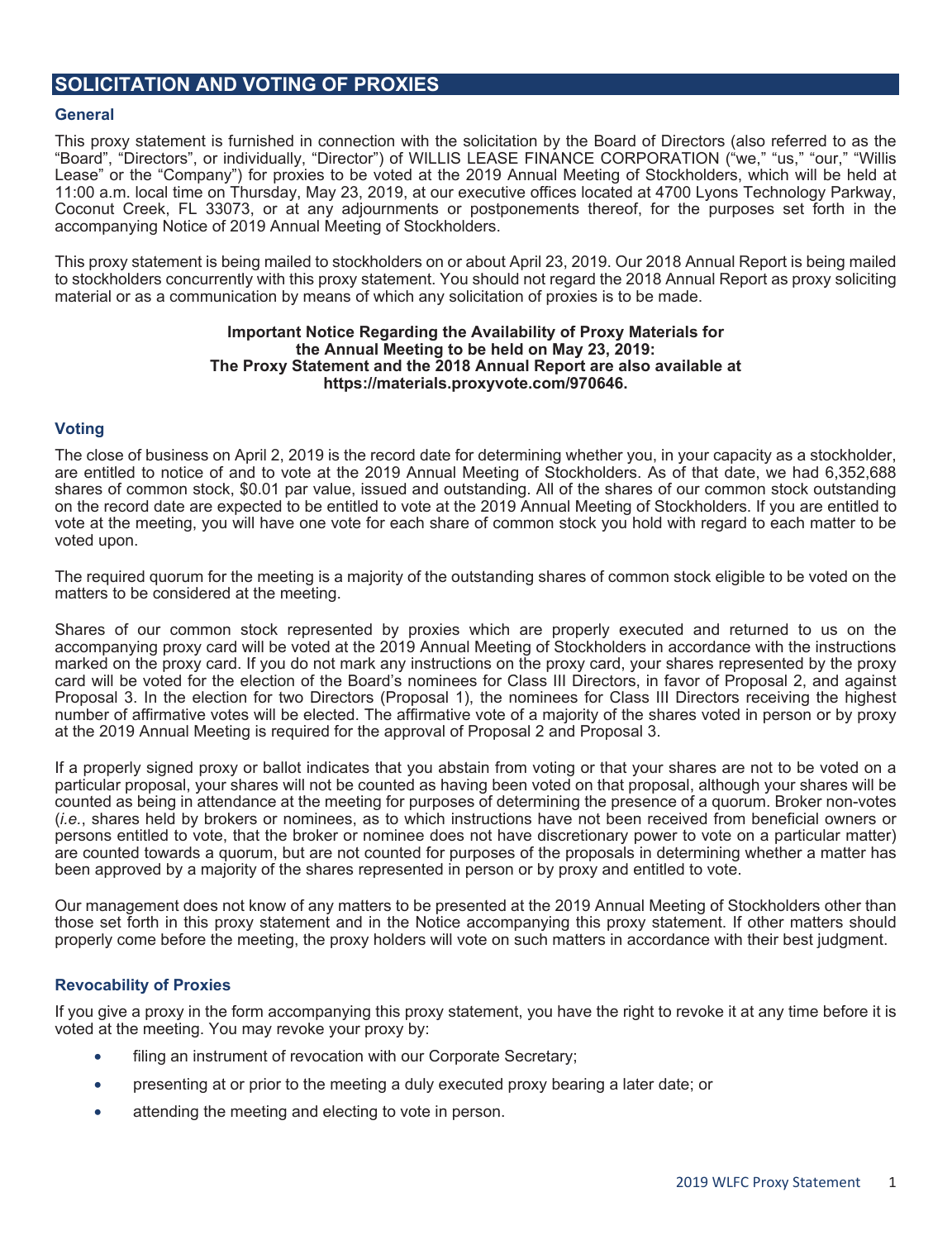#### **Solicitation**

This solicitation is made by our Board of Directors on our behalf. The entire cost of preparing, assembling and mailing the Notice of 2019 Annual Meeting of Stockholders, this proxy statement and the enclosed proxy card, and of soliciting proxies, will be paid by us. Proxies will be solicited principally through the use of mail services, but we may solicit proxies personally or by telephone, electronic mail or special letter by our officers and our regular employees for no additional compensation. We have retained American Stock Transfer & Trust and Broadridge to aid in the solicitation at an estimated cost to us of approximately \$11,200 plus out-of-pocket expenses.

# **INFORMATION ABOUT THE BOARD OF DIRECTORS AND THE COMMITTEES OF THE BOARD**

#### **Board of Directors**

Our Bylaws authorize us to have seven Directors. At the present time, the Board consists of five Directors who are divided into three classes, one Director in Class I and two Directors in each of Class II and Class III. One class is elected each year for a three-year term. Hans Joerg Hunziker, Robert J. Keady and Robert T. Morris are independent Directors, as defined in the NASDAQ listing standards.

Our business, property and affairs are managed under the direction of the Board. Directors are kept informed of our business through discussions with our Chairman and Chief Executive Officer ("CEO") and our other officers, by reviewing materials provided to them and by participating in meetings of the Board and its committees. The Board held a total of six meetings during the fiscal year ended December 31, 2018. Each incumbent Director attended at least 75% of the aggregate of (i) the total number of meetings of the Board, and (ii) the total number of meetings held by all committees of the Board on which that Director served.

#### **Communications with the Board**

You may communicate with the Board of Directors by sending a letter to: Board of Directors, Willis Lease Finance Corporation, c/o Office of the Corporate Secretary, 60 East Sir Francis Drake Boulevard, Suite 209, Larkspur, CA 94939. Our Office of the Corporate Secretary will receive your correspondence and forward it to the Board of Directors or to any individual Director or Directors to whom your communication is directed, unless the communication is unduly hostile, threatening, illegal, does not reasonably relate to us or our business, or is similarly inappropriate. The Office of the Corporate Secretary has the authority to discard any inappropriate communications or to take other appropriate actions with respect to any such inappropriate communications.

#### **Attendance at the Annual Meeting of Stockholders**

Chairman Charles F. Willis, IV, by video conference, Director Robert J. Keady, by teleconference, and Director Robert T. Morris, in person, attended the 2018 Annual Meeting of Stockholders. Our other Directors did not attend, and we have no policy requiring Board members to attend our Annual Meeting.

#### **Committees of the Board**

The Board of Directors has an Audit Committee and a Compensation Committee, both currently comprised solely of independent Directors as defined by the NASDAQ listing standards (the "Audit Committee" and the "Compensation Committee", respectively).

The Board does not have a nominating committee or committee performing the functions of such a committee. The Board has determined that the function of a nominating committee is adequately fulfilled by the independent Directors. As there is no such established committee, the Company has no nominating committee charter. The full Board of Directors participates in the consideration of any Director nominee.

Although we have not formally set any specific minimum qualifications that Director nominees must possess, we look for candidates with appropriate experience in aviation and leasing, a strong professional background, and a general understanding of marketing, finance and other disciplines related to the success of a company in our industry. Also, although not part of any formal policy, our goal is a balanced and diverse Board, with members whose skills, background and experience are complementary and, together, cover the spectrum of areas that impact our business. Our Directors are generally nominated by our management or other Directors, and each nominee is evaluated based on the above qualifications and in the context of the Board as a whole. While we do not normally engage professional search firms or other third parties in connection with our Board nomination process, we may do so in the future.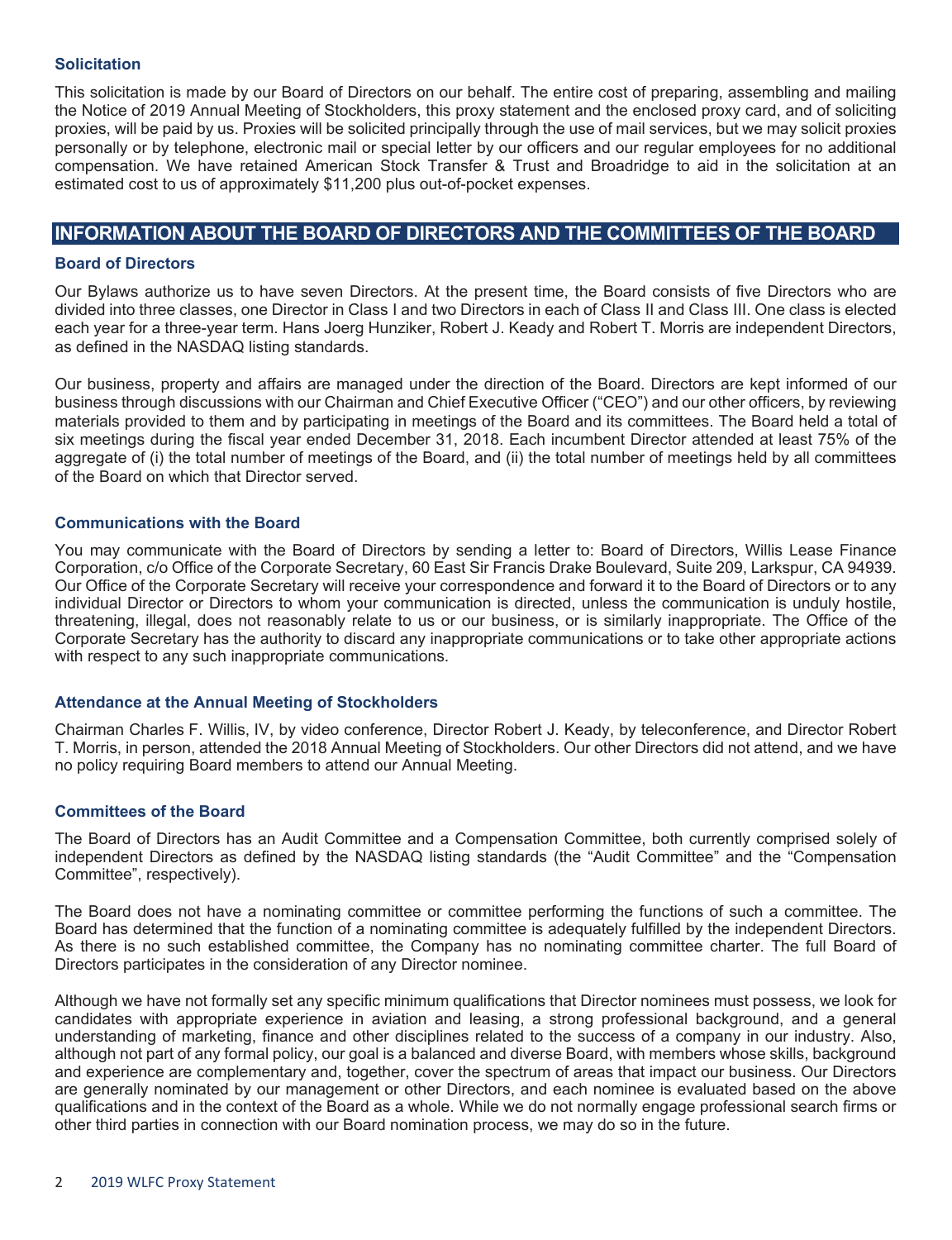As we do not have a history of stockholder nominations of Directors, we do not have a formal policy regarding stockholder nominees to the Board. Under our bylaws, stockholders wishing to nominate a candidate for Director must give notice to our Corporate Secretary no later than the close of business on the 90th day prior to the first anniversary of our preceding year's annual meeting. If the annual meeting is more than 30 days before or 60 days after such anniversary date, the notice must be delivered no later than the 90th day prior to such annual meeting or the 10th day following the day on which we publicly announce the annual meeting date. The notice should set forth: (i) the name, age, business address and residence address of the nominee; (ii) the principal occupation or employment of the nominee; (iii) the class and number of our shares beneficially owned by the nominee; (iv) a description of all arrangements or understandings between the stockholder and the nominee and any other person(s) pursuant to which the nomination is made by the stockholder; and (v) any other information relating to the nominee that is required to be disclosed in proxy statements for the election of Directors pursuant to Regulation 14A under the Securities Exchange Act of 1934. Nominees proposed by stockholders will be evaluated in the same manner as those proposed by management or existing Directors.

The Audit Committee oversees our accounting function, internal controls and financial reporting process on behalf of the Board. The Audit Committee meets with our financial management and our independent registered public accounting firm to review our financial statements and filings, the audit and matters arising from them, and financial reporting procedures, including any significant judgments made in preparation of the financial statements. The NASDAQ's listing rules require that our Audit Committee be composed of at least three independent Directors who currently are: Directors Robert T. Morris (Chair), Hans Joerg Hunziker and Robert J. Keady. All members of the Audit Committee are able to read and understand financial statements. Mr. Morris also qualifies as an audit committee financial expert, as defined by the SEC, and is financially sophisticated as required by the NASDAQ listing standards. The Audit Committee held four meetings during the 2018 fiscal year. The Audit Committee's charter is available on the Company's website (*www.willislease.com*).

The Compensation Committee reviews and approves our compensation arrangements for executive officers and administers the Company's 2018 Incentive Stock Plan, approved by stockholders at the 2018 Annual Meeting. The Compensation Committee currently consists of the Board's independent Directors: Directors Hans Joerg Hunziker (Chair), Robert J. Keady and Robert T. Morris. The Compensation Committee held four meetings during the 2018 fiscal year. For additional details, see "Compensation of Executive Officers — Compensation Discussion and Analysis" elsewhere in this proxy statement. The Compensation Committee's charter is available on the Company's website (*www.willislease.com*).

The Board of Directors may also establish a committee of independent Directors, as defined by the NASDAQ listing standards, to address specific strategic issues from time to time, including as it did in 2018.

#### **Board Leadership Structure**

Our Company is led by its founder, Charles F. Willis, IV, who serves as Chairman of the Board and Chief Executive Officer. This approach is commonly utilized by public companies in the United States and we believe it has been effective for our Company as well. Serving in both these roles since the Company was founded has allowed Mr. Willis to be seen by participants in the aviation industry and by our customers, business partners, investors and other stakeholders as providing strong leadership for our Company and in our industry. The Board believes that his combined role remains the optimal structure for us and our stockholders because it enables decisive leadership, ensures clear accountability and enhances our ability to consistently communicate our message and strategy to all of our stakeholders. Moreover, Mr. Willis possesses detailed and in-depth knowledge of the issues, opportunities and challenges facing us and our business and, therefore, is best positioned to develop agendas that focus the Board's time and attention on the most critical matters, while minimizing the potential for confusion or duplication of efforts. We recognize that different board leadership structures may be appropriate for companies in different situations and at different times, and we believe that no one structure is suitable for all companies. While we believe that our current Board leadership structure remains optimal for us, demonstrating to our employees, suppliers, customers and other stakeholders that Willis Lease is under strong leadership, this may change in the future and we may decide having different individuals serve as Chairman and CEO is preferable.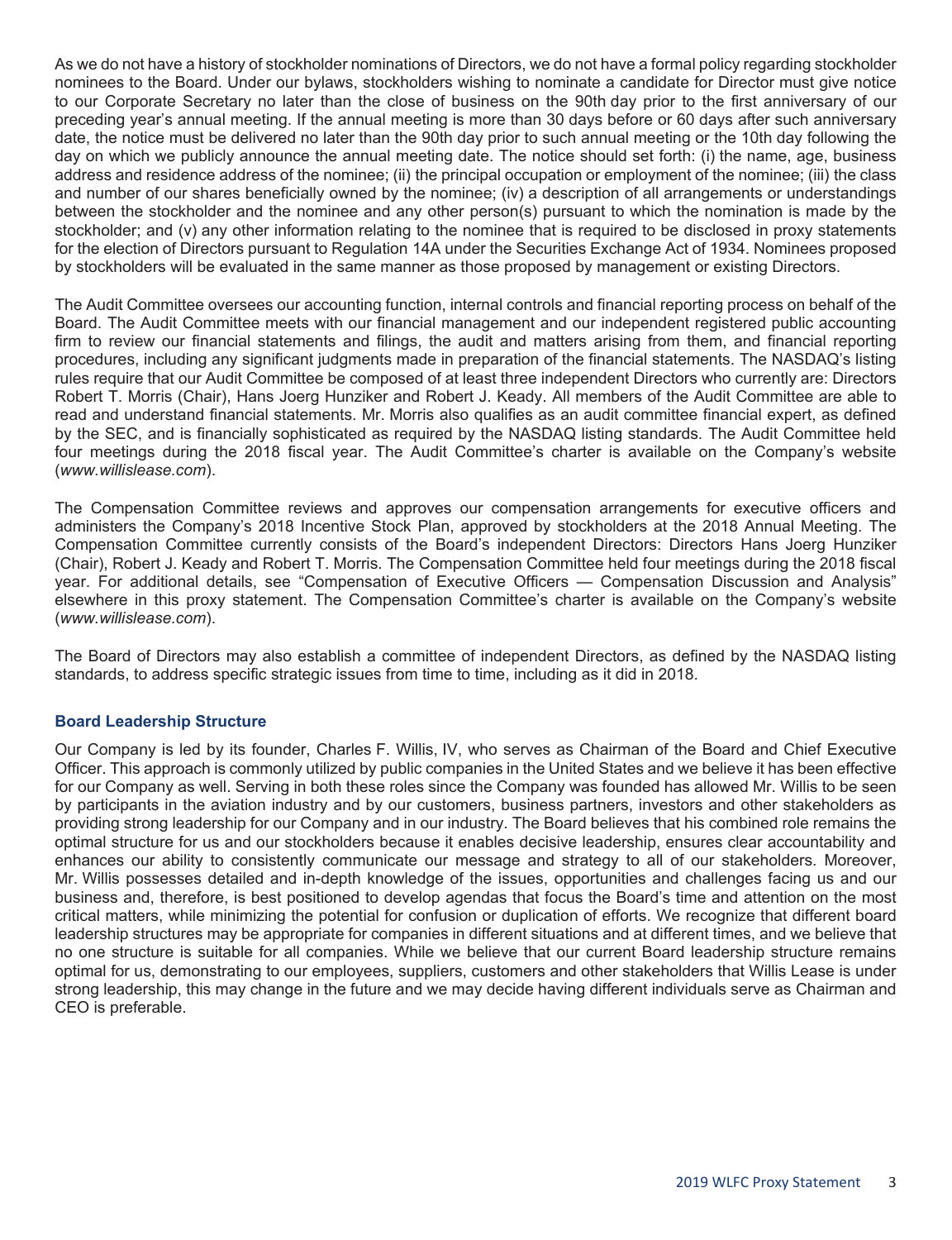We have not appointed an independent Board chairman or lead independent Director, as we believe that the members of our Board and the two standing Board committees consisting of entirely independent Directors provide an appropriate level of oversight. In this regard, the Audit Committee oversees the accounting and financial reporting processes, as well as risk, legal and compliance matters. The Compensation Committee oversees the compensation of our Chairman and Chief Executive Officer and, upon the recommendation of the CEO, the compensation of the other Named Executive Officers ("NEOs"). Each of these committees is led by a chairperson other than the Chairman and CEO and, as discussed in more detail in this proxy, the entire Board of Directors is actively involved in overseeing our risk management. The entire Board monitors or, as appropriate, the independent Directors monitor matters such as the composition of the Board and its committees, Board performance and "best practices" in corporate governance. Our independent Directors also conduct meetings in executive session. These meetings are typically held in conjunction with Board meetings. In 2018, six Board meetings included an independent Directors' session. This allows Directors to speak candidly on any matters of interest without the Chief Executive Officer or other managers present. We believe this framework strikes a sound balance with appropriate oversight and that appointing an independent Board chairman would not improve the performance of the Board in a material way.

#### **The Board's Role in Risk Oversight**

It is management's responsibility to manage risk and bring to the Board's attention the most material risks to the Company. Our Board, including through the Audit Committee and Compensation Committee, each of which are comprised solely of independent Directors, regularly reviews various areas of significant risk to the Company, and advises and directs management on the scope and implementation of policies, strategic initiatives and other actions designed to mitigate various types of risks. Specific examples of risks primarily overseen by the full Board include competition risks, industry risks, economic risks, interest rate risks, liquidity risks, business operations risks and risks related to acquisitions and dispositions. Our Audit Committee regularly reviews with management and the independent auditors significant financial risk exposures and the processes management has implemented to monitor, control and report such exposures. Specific examples of risks primarily overseen by the Audit Committee include risks related to the preparation of Willis Lease's financial statements, disclosure controls and procedures, internal controls and procedures required by the Sarbanes-Oxley Act of 2002 and the Dodd-Frank Wall Street Reform and Consumer Protection Act, accounting, financial and auditing risks, treasury risks (insurance, credit and debt), risks posed by significant litigation matters, data security risks and risks associated with proposed affiliate transactions. Our Audit Committee also oversees compliance with other applicable laws and regulations, as well as the Company's Standards of Ethical Conduct Policy. Any reports received on the Company's whistleblower hotline are submitted to the Chair of the Audit Committee. The Compensation Committee reviews and evaluates risks related to the attraction and retention of talent, risks associated with management succession planning, and risks related to the design of compensation programs established by the Compensation Committee for our executive officers. The Compensation Committee has determined in its reasonable business judgment that our compensation policies and practices for all employees, including executive officers, do not create risks that are reasonably likely to have a material adverse effect on the Company.

#### **Director Compensation**

For details regarding Director compensation, see "Compensation Tables — Director Compensation" elsewhere in this proxy statement.

#### **Biographical Information**

| <b>Director</b> |              |
|-----------------|--------------|
|                 | Age*         |
|                 |              |
| 2006            | 70           |
|                 |              |
| 2008            | 38           |
| 2015            | 68           |
|                 |              |
| 1985            | 70           |
| 2006            | 69           |
|                 | <b>Since</b> |

Age as of April 2, 2019.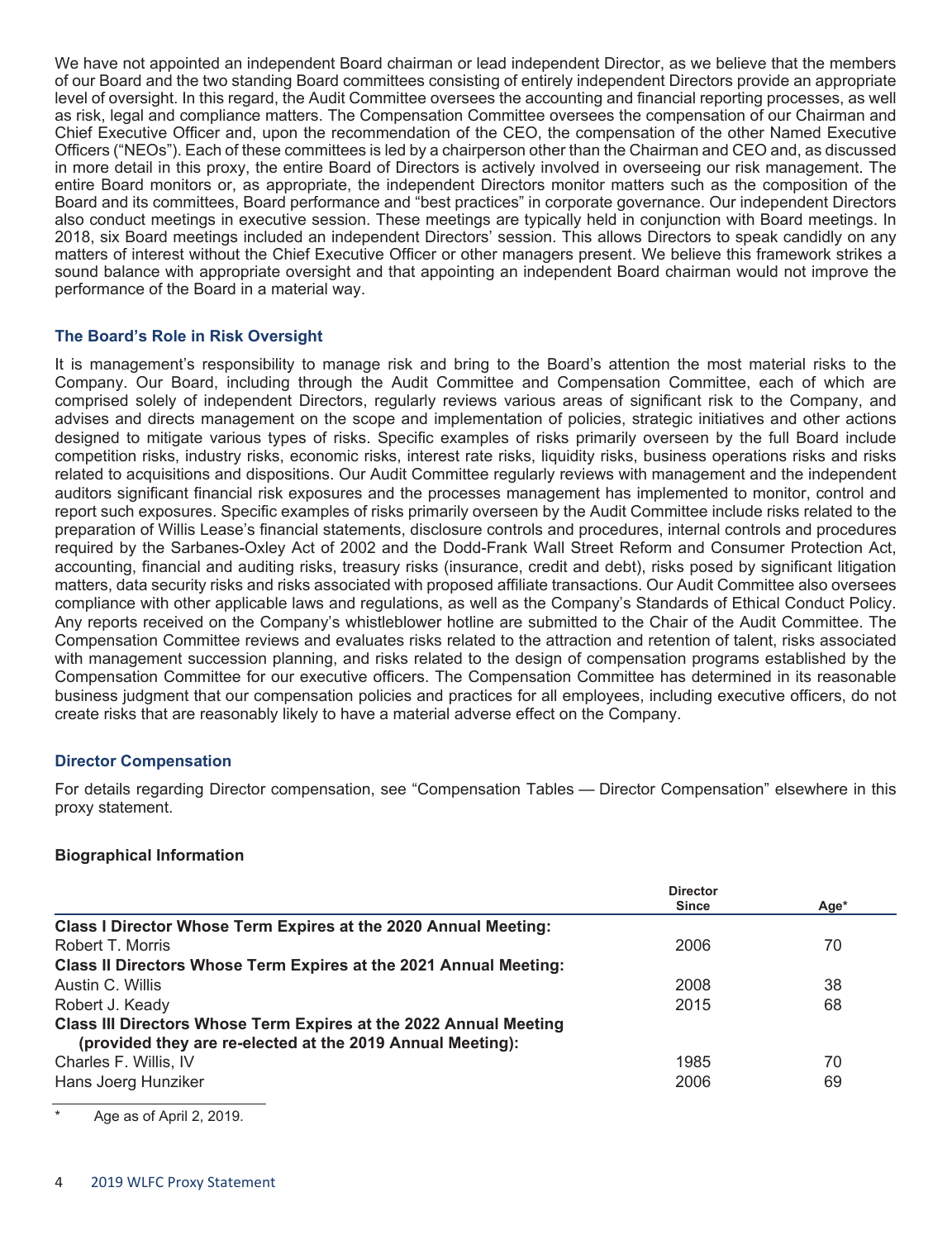#### **Principal Occupations, Background and Qualifications of Director Nominees and Continuing Directors**

#### **Class III Directors Whose Term Expires at the 2022 Annual Meeting (provided they are re-elected at the 2019 Annual Meeting):**

#### *Charles F. Willis, IV*

| Director since: 1985<br><b>CEO and Chairman</b><br>of the Board | Charles F. Willis, IV is the founder of Willis Lease, has served as Chief Executive Officer and a<br>Director since our incorporation in 1985, served as President until July 2011, and has served as<br>Chairman of the Board of Directors since 1996. Mr. Willis has over 45 years of experience in the<br>aviation industry. From 1975 to 1985, Mr. Willis served as President of Willis Lease's<br>predecessor, Charles F. Willis Company, which purchased, financed and sold a variety of large<br>commercial transport aircraft and provided consulting services to the aviation industry. During<br>1974, Mr. Willis operated a small business not involved in the aviation industry. From 1972<br>through 1973, Mr. Willis was Assistant Vice President of Sales at Seaboard World Airlines, a<br>freight carrier. From 1965 through 1972, he held various positions at Alaska Airlines, including |
|-----------------------------------------------------------------|------------------------------------------------------------------------------------------------------------------------------------------------------------------------------------------------------------------------------------------------------------------------------------------------------------------------------------------------------------------------------------------------------------------------------------------------------------------------------------------------------------------------------------------------------------------------------------------------------------------------------------------------------------------------------------------------------------------------------------------------------------------------------------------------------------------------------------------------------------------------------------------------------------|
|                                                                 | positions in the flight operations, sales and marketing departments.                                                                                                                                                                                                                                                                                                                                                                                                                                                                                                                                                                                                                                                                                                                                                                                                                                       |

As our founder and Chief Executive Officer, Mr. Willis brings to the Board significant senior leadership, sales and marketing, industry, technical and global experience, as well as a deep institutional knowledge of the Company, its operations and customer relations.

#### *Hans Joerg Hunziker*

**Director since: 2006 Independent** Hans Joerg Hunziker previously served as one of our Directors from November 2000 until July 1, 2003. He was elected a Class II Director at the 2006 Annual Meeting. Since 2002, Mr. Hunziker has been the owner and CEO of AllJets AG (formerly known as HLF Aviation GmbH and Hunziker Lease & Finance), a company he founded in Switzerland that offers independent business consulting services to the aviation industry. From 1998 to 2002, he was the President and Chief Executive Officer of Flightlease AG Ltd., a public company involved in aircraft leasing as a subsidiary of SAirGroup whose headquarters are in Zurich, Switzerland. From 1996 to 1998, he was the Chief Financial Officer of SAirServices Ltd., a group of companies including aircraft maintenance and overhaul, ground handling services, information technology and real estate. From 1991 to 1996, he was Chief Financial Officer of Swissair Associated Companies Ltd., a group of 150 companies, primarily in the hotel, catering (Gate Gourmet) and trading business. Mr. Hunziker holds a master's degree in Economics and Business Administration from the University of Zurich. He also received the equivalent of a doctoral degree from the University of Zurich, after successful completion of his thesis on Strategic Planning in the Airline Industry. In addition to previously serving as a Director of Willis Lease, he was Member and later Chairman of the Board of SRTechnics Group AG, Zürich.

> Mr. Hunziker brings to the Board a high level of financial sophistication, broad international exposure and significant experience in commercial aviation and the aviation equipment leasing industry.

#### **Class II Directors Whose Term Expires at the 2021 Annual Meeting:**

#### *Robert J. Keady*

**Director since: 2015 Independent** Robert J. Keady was elected to the Board in February 2015. Mr. Keady founded and currently serves as the President of Eastern Aviation Consulting Group, LLC, a company that provides consulting services for several aerospace and aviation firms. Prior to Eastern Aviation Consulting Group, LLC, Mr. Keady spent 33 years at Pratt & Whitney Commercial Engines, where he served as Vice President, Business Development & Marketing, as well as in numerous other senior management positions. Eastern Aviation Consulting Group's client list has included major aviation manufacturers as well as a diverse client base of maintenance, repair and operations companies and services providers. Mr. Keady received his BA in Sociology from the University of Notre Dame and a Master of Science in Management from Purdue University.

> Mr. Keady brings to the Board an in-depth understanding of and experience in the engine, airline, lessor and MRO industries.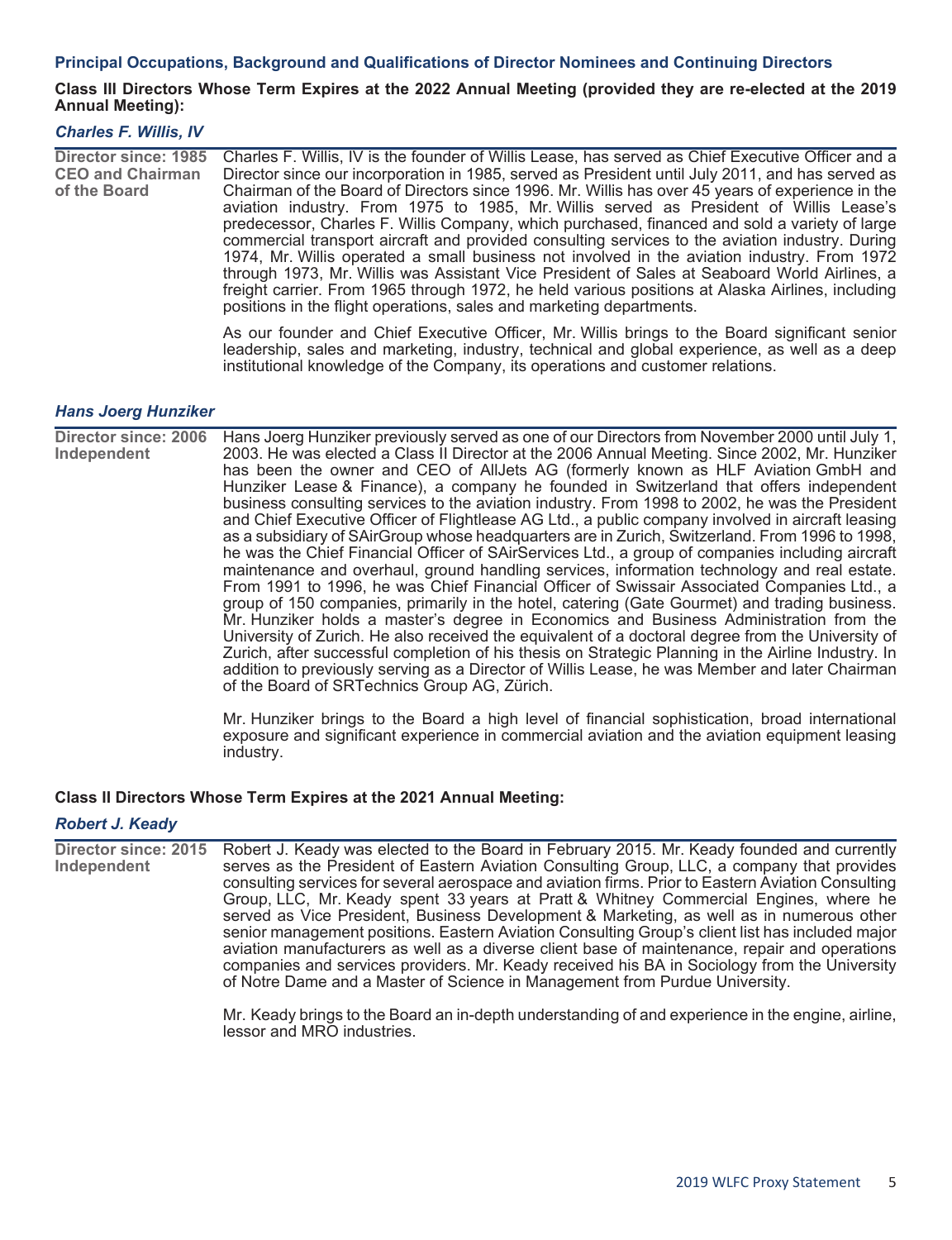#### *Austin C. Willis*

**Director since: 2008 Senior Vice President, Corporate Development** Austin C. Willis was elected to the Board in December 2008. Mr. Willis was the founder of J.T. Power LLC, a privately held company engaged in the business of selling commercial jet turbine engine parts and leasing commercial aircraft. He served as J.T. Power's President from its founding in 2004 until 2012, when day-to-day management as President of J.T. Power was transitioned to another individual, with Mr. Willis continuing as Chief Executive Officer. This transition was implemented to facilitate Mr. Willis' enlistment in the U.S. armed forces in 2012, which enlistment the Board fully supported. In addition to his duties with J.T. Power and the U.S. armed forces, Mr. Willis has invested in commercial real estate in south Florida since 2013. Since 2006, Mr. Willis also owned and served as Chief Executive Officer of Aviation Management LLC, an aviation consulting firm, which Mr. Willis sold in 2014. From February 2016 until his deployment by the Special Forces of the U.S. Army in July 2016, Mr. Willis served as the Company's Senior Vice President, Corporate Development, a position he resumed upon his return in April 2017. Mr. Willis holds a bachelor's degree from the London School of Economics and Political Science, where he studied finance and industrial relations. He is the son of Charles F. Willis, IV.

> Mr. Willis brings to the Board familiarity with the aviation industry generally, with a focus on the after-market disposition of the aircraft engines and parts that comprise the Company's engine portfolio.

#### **Class I Director Whose Term Expires at the 2020 Annual Meeting:**

#### *Robert T. Morris*

**Director since: 2006 Independent** Robert T. Morris was elected to the Board in October, 2006. He is currently President of Robert Morris & Company, a company he founded in 1992. Mr. Morris joined Union Bank of California Leasing in 2004 to establish an innovative equipment leasing group, and served as its President through March 2007. Prior to joining Union Bank of California Leasing, he was a consultant to more than 25 commercial banks for their equipment leasing operations over a 12 year period. He has also worked for Bank of San Francisco, Bank of Montreal and GATX Leasing Corporation. Mr. Morris holds a master's degree from the American Graduate School of International Management and a Bachelor of Arts Degree from the University of Denver with majors in Economics, Political Science and History.

> Mr. Morris brings to the Board considerable expertise in the aviation equipment leasing industry, with a focus on finance and risk evaluation.

# **PROPOSAL 1: ELECTION OF TWO CLASS III DIRECTORS**

Our Board is divided into three classes, each class having a three-year term that expires in successive years. At the 2019 Annual Meeting of Stockholders, two Directors will be elected in Class III, to serve a three-year term expiring at the 2022 Annual Meeting of Stockholders or until succeeded by another qualified Director who has been duly elected.

The nominees for Director in Class III are Charles F. Willis, IV and Hans Joerg Hunziker.

The proxy holders intend to vote all proxies received by them for the foregoing nominees, unless instructions to the contrary are marked on the proxy. In the event that any nominee is unable or declines to serve as a Director at the time of the 2019 Annual Meeting of Stockholders, the proxies will be voted for any nominee who shall be designated by the present Board to fill the vacancy. As of the date of this proxy statement, the Board is not aware of any nominee who is unable or will decline to serve as a Director.

#### **THE BOARD OF DIRECTORS UNANIMOUSLY RECOMMENDS A VOTE "FOR" THE ELECTION OF THE NOMINEES AS CLASS III DIRECTORS.**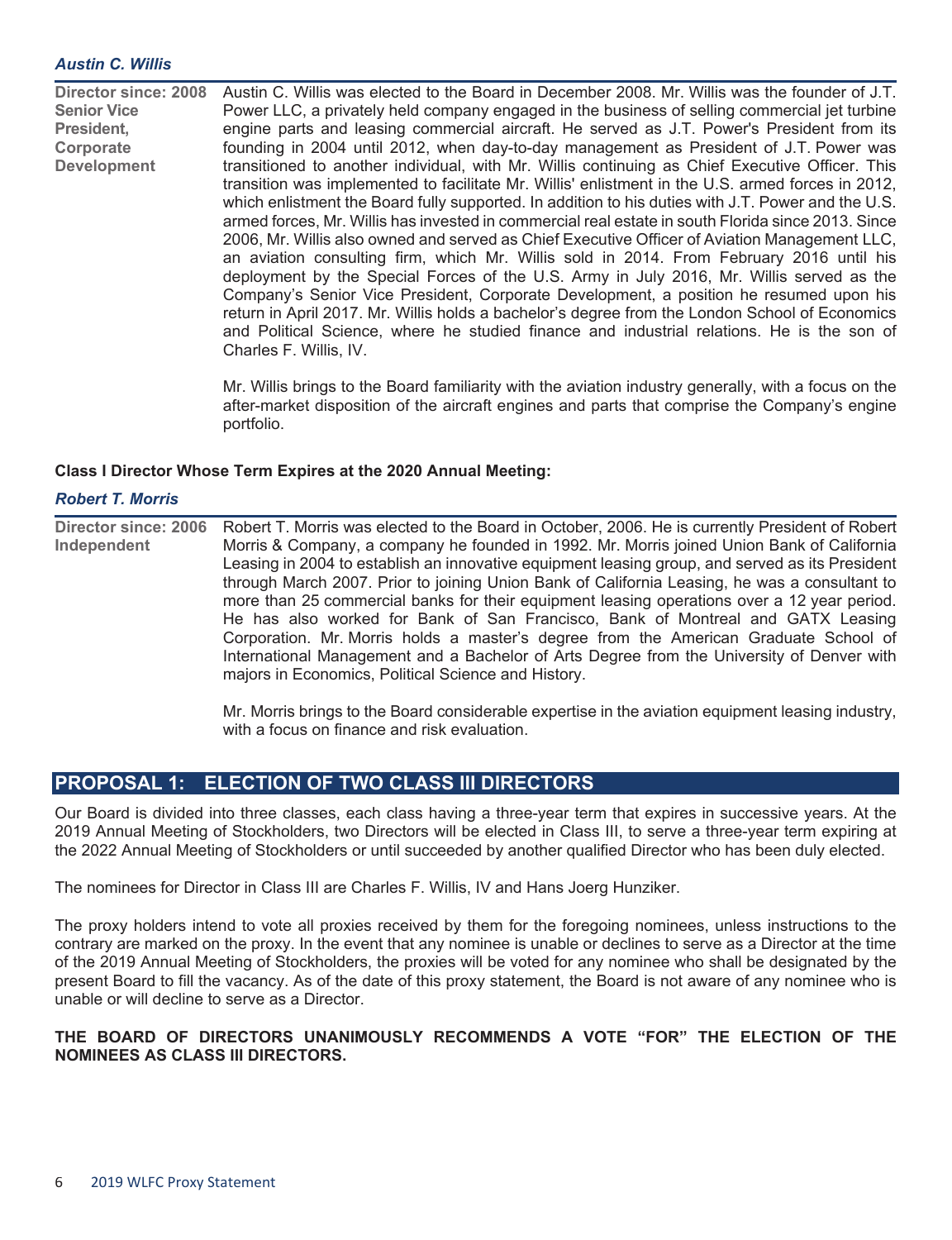# **EXECUTIVE OFFICERS OF THE COMPANY**

Our current executive officers and their respective ages as of April 2, 2019 were as listed below.

| <b>Name</b>            | Age | <b>Positions and Offices</b>                                   |
|------------------------|-----|----------------------------------------------------------------|
| Charles F. Willis, IV* |     | <b>Chief Executive Officer</b>                                 |
| Brian R. Hole          | 41  | <b>President</b>                                               |
| Scott B. Flaherty      | 53  | Senior Vice President and Chief Financial Officer              |
| Dean M. Poulakidas     | 50  | Senior Vice President, General Counsel and Corporate Secretary |
| Austin C. Willis*      | 38  | Senior Vice President, Corporate Development                   |

\* See business experience background under "Principal Occupations, Background and Qualifications of Director Nominees and Continuing Directors."

#### *Brian R. Hole*

| <b>President</b> | Brian R. Hole joined Willis Lease in August 2014 and was promoted to President on April 1,<br>2016. Prior to his appointment as President, he served as Senior Vice President & Chief |
|------------------|---------------------------------------------------------------------------------------------------------------------------------------------------------------------------------------|
|                  |                                                                                                                                                                                       |
|                  | Investment Officer. Formerly, Mr. Hole was Owner and President of Aviation Opportunity                                                                                                |
|                  | Management LLC, where he advised bank, private equity and alternative investment funds                                                                                                |
|                  | regarding investment in large commercial aircraft and engines. Prior to starting his own                                                                                              |
|                  | business, from 2008 to 2012, Mr. Hole served as an attorney for United Technologies                                                                                                   |
|                  | Corporation, Pratt & Whitney Division, where he worked with the Commercial Engines Group                                                                                              |
|                  | in assisting with the next generation product family of engines, and specifically, on the                                                                                             |
|                  | partnership for the PW1100G engine on the Airbus A320neo family of aircraft and at IAE                                                                                                |
|                  | International Aero Engines, where he structured and negotiated engine sales and                                                                                                       |
|                  | aftermarket programs as well as spare engine and aircraft financings. Mr. Hole earned his                                                                                             |
|                  | undergraduate degree from Georgetown University and a law degree, with high honors, from                                                                                              |
|                  | the University of Connecticut School of Law.                                                                                                                                          |
|                  |                                                                                                                                                                                       |

#### *Scott B. Flaherty*

| <b>Senior Vice President,</b> | Scott B. Flaherty joined Willis Lease in June 2016 and serves as our Senior Vice President   |
|-------------------------------|----------------------------------------------------------------------------------------------|
| <b>Chief Financial</b>        | and Chief Financial Officer. Prior to joining Willis Lease, Mr. Flaherty was Senior Vice     |
| <b>Officer</b>                | President of Finance and Chief Financial Officer at Colt Defense LLC from 2009 until April   |
|                               | of 2016. Prior to Colt Defense LLC, Mr. Flaherty was a Managing Director at Banc of America  |
|                               | Securities LLC where he ran the origination effort, within the equity capital markets group, |
|                               | for various industries. Mr. Flaherty also was an investment banker at Credit Suisse First    |
|                               | Boston. He worked as an engineer at the Pratt and Whitney division of the United             |
|                               | Technologies Corporation for eight years. Mr. Flaherty earned his undergraduate degree       |
|                               | from Worcester Polytechnic Institute and an MBA from the Leonard N. Stern School of          |
|                               | Business at New York University.                                                             |

#### *Dean M. Poulakidas*

| <b>Senior Vice President,</b> | Dean M. Poulakidas joined Willis Lease in September 2011 and currently serves as our           |
|-------------------------------|------------------------------------------------------------------------------------------------|
| <b>General Counsel and</b>    | Senior Vice President, General Counsel and Corporate Secretary. Prior to his appointment       |
| <b>Corporate Secretary</b>    | as General Counsel, he served as Senior Counsel until March 31, 2013. Formerly,                |
|                               | Mr. Poulakidas was Vice President and Corporate Counsel with International Lease Finance       |
|                               | Corporation (ILFC), where he managed a wide variety of aviation transactions working with      |
|                               | airlines, manufacturers, purchasers, financiers, service providers and aviation authorities in |
|                               | many jurisdictions. Prior to ILFC, he was a corporate attorney at Pillsbury Madison & Sutro,   |
|                               | where his transactional experience included international and domestic joint ventures,         |
|                               | mergers and acquisitions. Mr. Poulakidas earned his undergraduate degree from the              |
|                               | University of California at Los Angeles, his masters degree from Columbia University and his   |
|                               | law degree from the University of California's Hastings College of the Law.                    |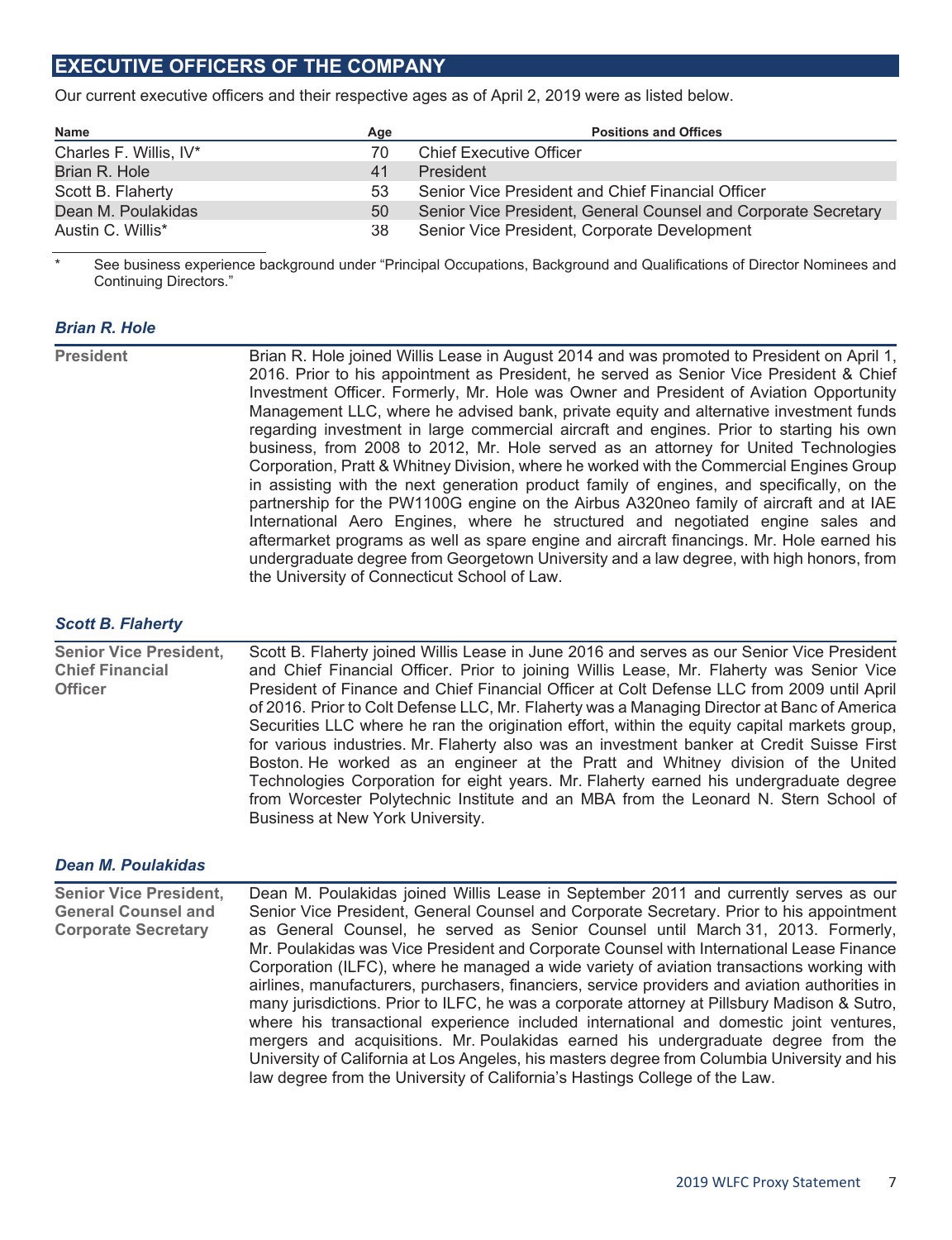# **SECURITY OWNERSHIP OF CERTAIN BENEFICIAL OWNERS AND MANAGEMENT**

The following table sets forth information regarding the beneficial ownership of our common stock as of April 2, 2019 by: (i) each person who is known to us to own beneficially more than five percent of the outstanding shares of our common stock; (ii) each Director; (iii) each officer listed in the Summary Compensation Table; and (iv) all Directors and Executive Officers as a group. Unless specified below, the mailing address for each individual, officer or Director is c/o Willis Lease Finance Corporation, 60 East Sir Francis Drake Boulevard, Suite 209, Larkspur, CA 94939. As of April 2, 2019, we had 6,352,688 shares of common stock, \$0.01 par value, issued and outstanding.

|                                                             | Common stock(1)            |                        |
|-------------------------------------------------------------|----------------------------|------------------------|
| Name and Address of Beneficial Owner                        | Number of<br><b>Shares</b> | Percentage<br>of Class |
| Charles F. Willis, IV                                       | 2,952,461 (2)              | 46.48%                 |
| Austin C. Willis                                            | 126,556(3)                 | 1.99%                  |
| Brian R. Hole                                               | 72,926                     | 1.15%                  |
| Scott B. Flaherty                                           | 72,000                     | 1.13%                  |
| Dean M. Poulakidas                                          | 71,990                     | 1.13%                  |
| Robert J. Keady                                             | 23.529                     | $\star$                |
| Hans Joerg Hunziker                                         | 16,944                     | $\ast$                 |
| Robert T. Morris                                            | 6,688                      | $\star$                |
| All Directors and Executive Officers as a group (8 persons) | 3,225,230                  | 50.77%                 |
| Dimensional Fund Advisors Inc.                              | 536,836 (4)                | 8.45%                  |
| Renaissance Technologies LLC                                | 507,100 (5)                | 7.98%                  |

\* Less than one percent of our outstanding common stock.

- (1) Except as indicated in the footnotes to this table, the stockholders named in the table are known to us to have sole voting and investment power with respect to all shares of common stock shown as beneficially owned by them, subject to community property laws where applicable. With respect to restricted stock, individuals have voting power or are expected to have voting power within 60 days of April 2, 2019, but not investment power before such restricted stock vests. Of the shares listed above for Messrs. Charles Willis, Austin Willis, Hole, Flaherty, Poulakidas, Keady, Hunziker and Morris, 112,666 shares, 30,999 shares, 48,999 shares, 43,998 shares, 33,999 shares, 2,668 shares, 2,668 shares, and 2,668 shares, respectively, are unvested shares of restricted stock over which the respective stockholder has voting power but not investment power. Of the shares listed above for Mr. Charles Willis, 138,000 shares are unvested shares of restricted stock over which Mr. Willis is expected to have voting power within 60 days of April 2, 2019.
- (2) Includes 2,134,148 shares held by CFW Partners, L.P., a California limited partnership, of which Charles F. Willis, IV, holds a one percent (1%) interest as sole general partner and an eighty percent (80%) interest as a limited partner. A trust for the benefit of Austin C. Willis holds the remaining nineteen percent (19%) interest as a limited partner. Also includes (i) 3,484 shares held under an account in the name of Charlotte Montresor Willis, (ii) 584 shares held under an account in the name of Wylder Grace Willis 2016 Trust, and (iii) 696,381 shares held by Mr. Charles Willis in his individual capacity. Mr. Austin Willis also had shared voting power over 117,864 shares and shared dispositive power over 86,865 shares. (Pursuant to the Military Durable Power of Attorney dated August 24, 2012 and further discussed in Item 6 of the amendment to the 13D filed on August 28, 2013, Mr. Charles Willis has shared voting power and shared dispositive power with regard to the shares held by Mr. Austin Willis and the 19% limited partnership interest in CFW Partners held by Mr. Austin Willis.)
- (3) Includes (i) 50,000 shares pledged and (ii) 8,692 shares held under an account in the name of Charles F. Willis V 2016 Trust.
- (4) Based on Schedule 13G filed by Dimensional Fund Advisors LP with the Securities and Exchange Commission on February 8, 2019. According to its Schedule 13G/A, Dimensional Fund Advisors LP reported having sole voting power over 532,189 shares and sole dispositive power over 536,836 shares and is the beneficial owner of 536,836 shares as a result of its serving as investment advisor, sub-adviser and/or manager to four investment companies registered under the Investment Company Act of 1940. Dimensional Fund Advisors LP's mailing address is Building One, 6300 Bee Cave Rd., Austin, TX 78746.
- (5) Based on Schedule 13G filed by Renaissance Technologies LLC with the Securities and Exchange Commission on February 13, 2019. According to its Schedule 13G, Renaissance Technologies LLC ("RTC") reported having sole voting power over 476,200 shares, sole dispositive power over 492,211 shares, and shared dispositive power over 14,889 shares and Renaissance Technologies Holding Corporation, as majority owner of RTC, has beneficial ownership of 507,100 shares beneficially owned by RTC. Renaissance Technologies LLC's mailing address is 800 Third Avenue, New York, NY 10022.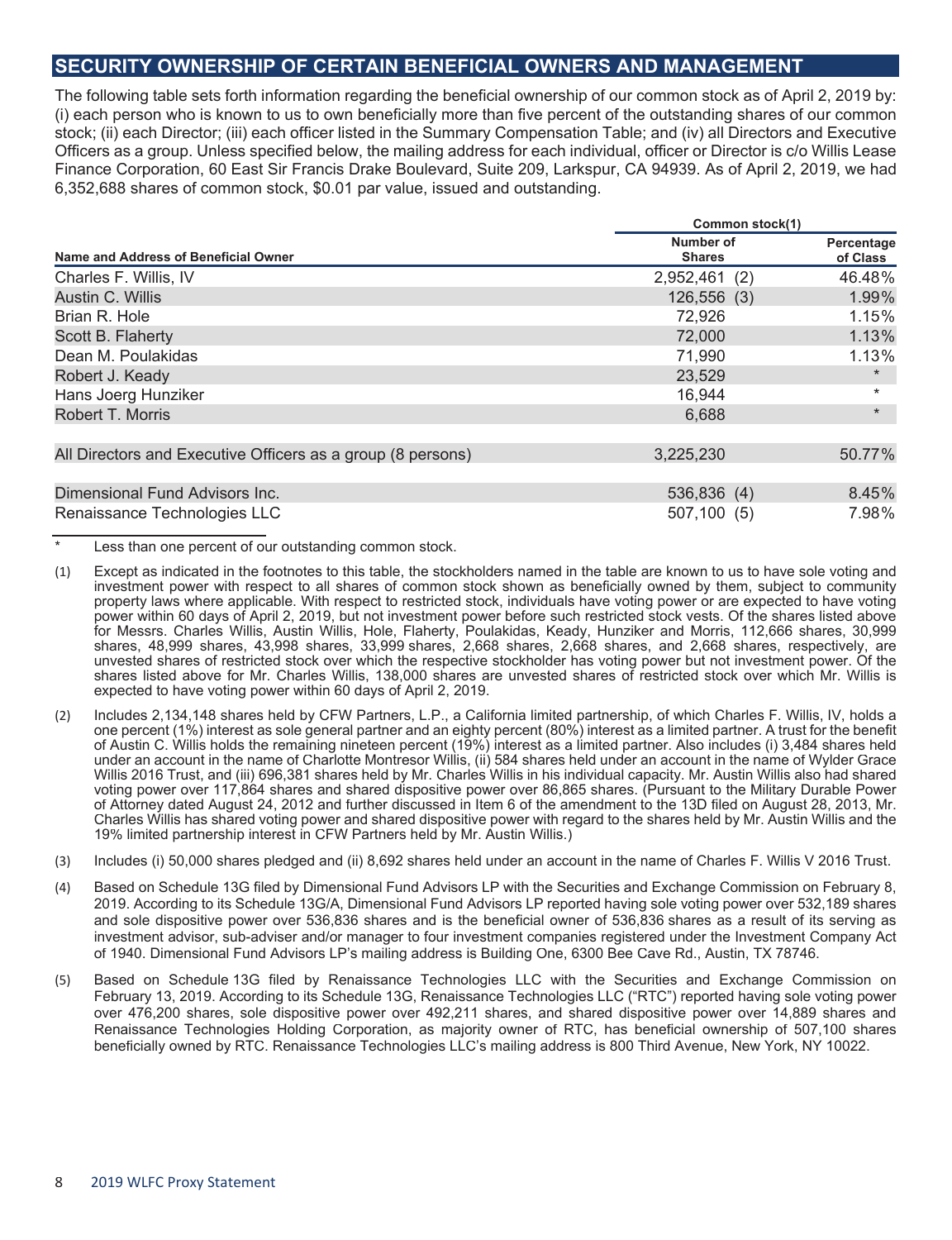# **SECTION 16(a) BENEFICIAL OWNERSHIP REPORTING COMPLIANCE**

Section 16(a) of the Securities Exchange Act of 1934, as amended, requires our Directors and executive officers, and persons who own more than ten percent of a registered class of our equity securities, to file with the Securities and Exchange Commission (the "SEC") initial reports of ownership and reports of changes in ownership of common stock and our other equity securities. Directors, executive officers and holders of more than ten percent of our common stock are required by SEC regulations to furnish us with copies of all Section 16(a) reports they file.

Based solely upon review of the copies of such reports furnished to us and written representations from our officers and Directors for the fiscal year ended December 31, 2018, we believe that during the fiscal year ended December 31, 2018 and through April 12, 2019, our Directors, executive officers and holders of more than ten percent of our common stock complied with all applicable Section 16(a) filing requirements.

# **COMPENSATION OF EXECUTIVE OFFICERS – COMPENSATION DISCUSSION AND ANALYSIS**

This Compensation Discussion and Analysis describes the material elements of our compensation program for NEOs. The Compensation Committee oversees the design and administration of our executive compensation programs. The Compensation Committee is currently comprised of three independent Directors: Hans Joerg Hunziker (Chair), Robert J. Keady and Robert T. Morris. The Compensation Committee meets formally at least twice per year, and more often if needed. In 2018, the Compensation Committee met formally four times. Each meeting agenda includes an executive session, with the intention that no member of management be present. The Compensation Committee's charter is available on the Company's website (*www.willislease.com*).

#### **2018 Performance Overview**

In 2018, the Company experienced record revenues, driven by solid revenue growth in the core leasing business and a significant increase in spare parts and equipment sales. Highlights of our 2018 financial and operational performance include:

- Total revenue increased by 26.7% to \$348.3 million in 2018, compared to \$274.8 million in 2017.
- Lease rent revenue achieved an annual high of \$175.6 million in 2018; 34.7% growth from \$130.4 million in 2017.
- Earnings before tax were \$56.3 million in 2018, up 56.3% when compared to \$36.0 million in 2017.
- General and administrative expenses increased, primarily due to one-time costs associated with facility relocations and employee transitions, increased headcount to support our broadening platform and increased compensation accruals due to operating performance.
- Utilization at the end of 2018 was 89% and consistent with 2017 year-end levels.
- Our equipment lease portfolio grew 24.6% to \$1.673 billion, from \$1.343 billion at December 31, 2017, net of asset sales and depreciation expense.
- The book value of 308 lease assets we own directly or through our joint ventures was \$2.0 billion at December 31, 2018. In addition to those lease assets, as of December 31, 2018, the Company managed 440 engines, aircraft and related equipment on behalf of third parties.
- The Company maintained \$463 million of undrawn revolver capacity at December 31, 2018.
- A total of 471,595 shares of common stock were repurchased in 2018 under the Company's repurchase plan for \$16.2 million. Effective as of December 31, 2018, the Company's Board of Directors approved the renewal of the stock repurchase plan, extending the plan through December 31, 2020 allowing for the repurchase of up to \$60 million.
- Diluted weighted average earnings per common share was \$6.60 per share for the year 2018.
- Book value per diluted weighted average common share outstanding increased to \$47.43 at December 31, 2018, compared to \$41.63 at December 31, 2017.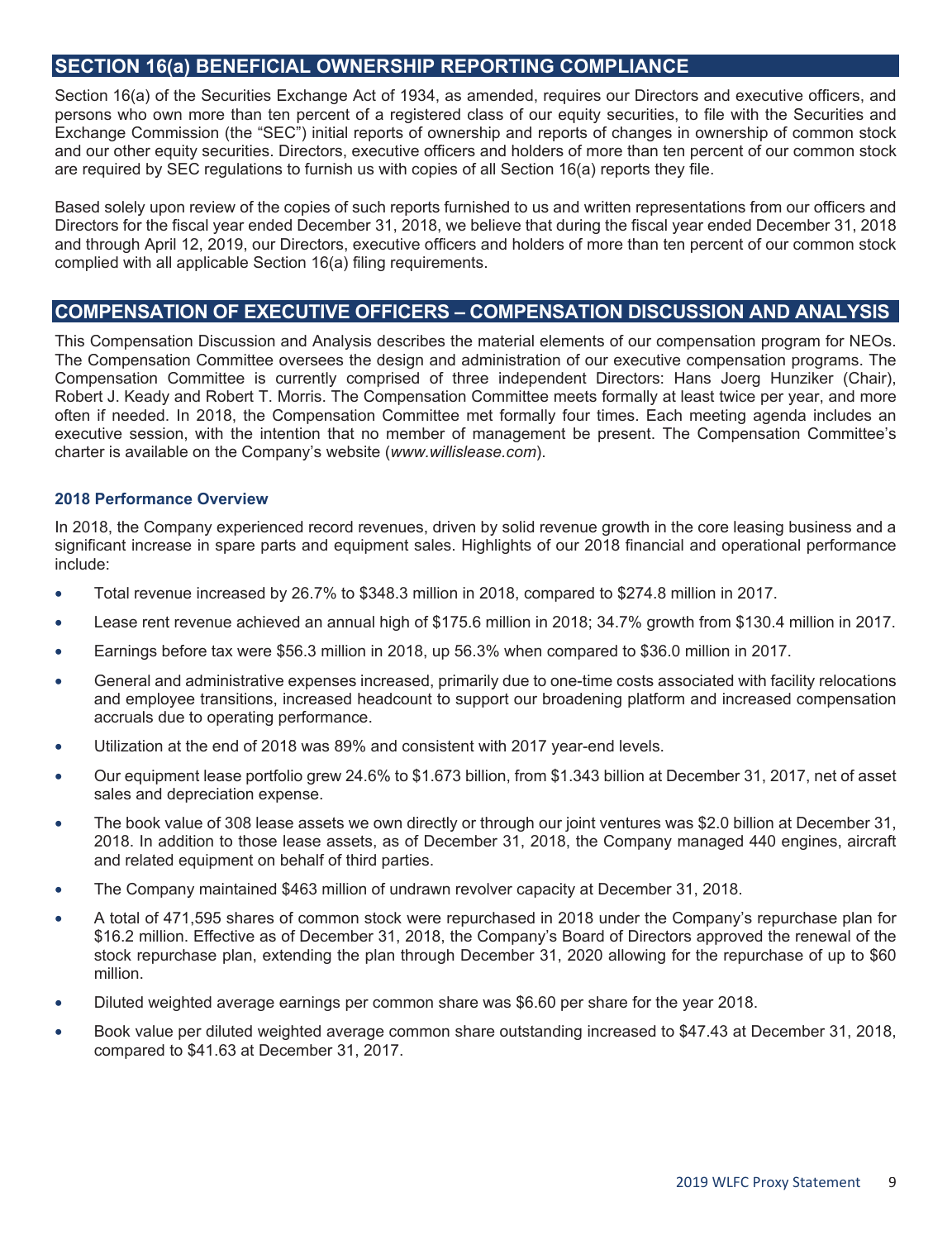We feel each of the above items contributed to our superior return to our shareholders, with a 14.8% annualized return over the prior 5-year period (ending December 31, 2018). Furthermore, such returns exceeded those of other publiclytraded aviation leasing companies over the preceding 1-, 3- and 5-year periods, as reflected in the chart below. While the aircraft leasing companies forming the Aircraft Lessor Composite in the chart below are all publicly-traded and make for reasonable stock performance comparators, these aircraft lessors are not all included in the Company's 2018 compensation peer group, as they do not all fit within the parameters established for evaluating the Company's compensation. (See description of those parameters in "Compensation Committee Process for Establishing Pay" elsewhere in this proxy statement.)

# **WILLIS LEASE FINANCE CORPORATION - 5 INDEXED YEAR TOTAL RETURN**



\* Aircraft Lessor Composite includes AER, AYR, AL and FLY

#### **Results from Our Stockholder Advisory Vote**

The Compensation Committee carefully considers feedback from the Company's stockholders regarding the Company's executive compensation program, including the results of the stockholders' advisory vote on executive compensation at the 2017 Annual Meeting which was approved by more than 65% of the votes cast. In accordance with the preference which received the most votes cast at the 2017 Annual Meeting among the alternatives regarding the frequency of future advisory votes on executive compensation, the Board decided that until at least the next advisory vote on the frequency of future advisory votes on executive compensation, such advisory votes would be submitted to stockholders every three years. The 2020 Annual Meeting provides stockholders with their next advisory vote on executive compensation. Stockholders are invited to express their views to the Board regarding executive compensation as well as other matters as described in this proxy statement under the heading "Communications with the Board".

#### **Compensation Philosophy and Objectives**

The objectives of our compensation programs are to attract and retain high performing executives, to provide a substantial link between the Company's performance and executive pay, and to provide stockholders with a superior rate of return. It is the Compensation Committee's philosophy to link the NEOs' compensation to corporate performance. The individual elements of compensation are addressed differently. Base salaries should be sufficiently competitive to attract and retain highly capable executives; annual cash incentives are intended to reward meeting or exceeding budgeted earnings and other established goals each year; and long-term incentives, now primarily in the form of grants of time and performance based restricted stock, are intended to align executive and stockholder interest, reward long term growth of revenues and earnings, and provide an incentive for key executives to stay with the organization over the long term.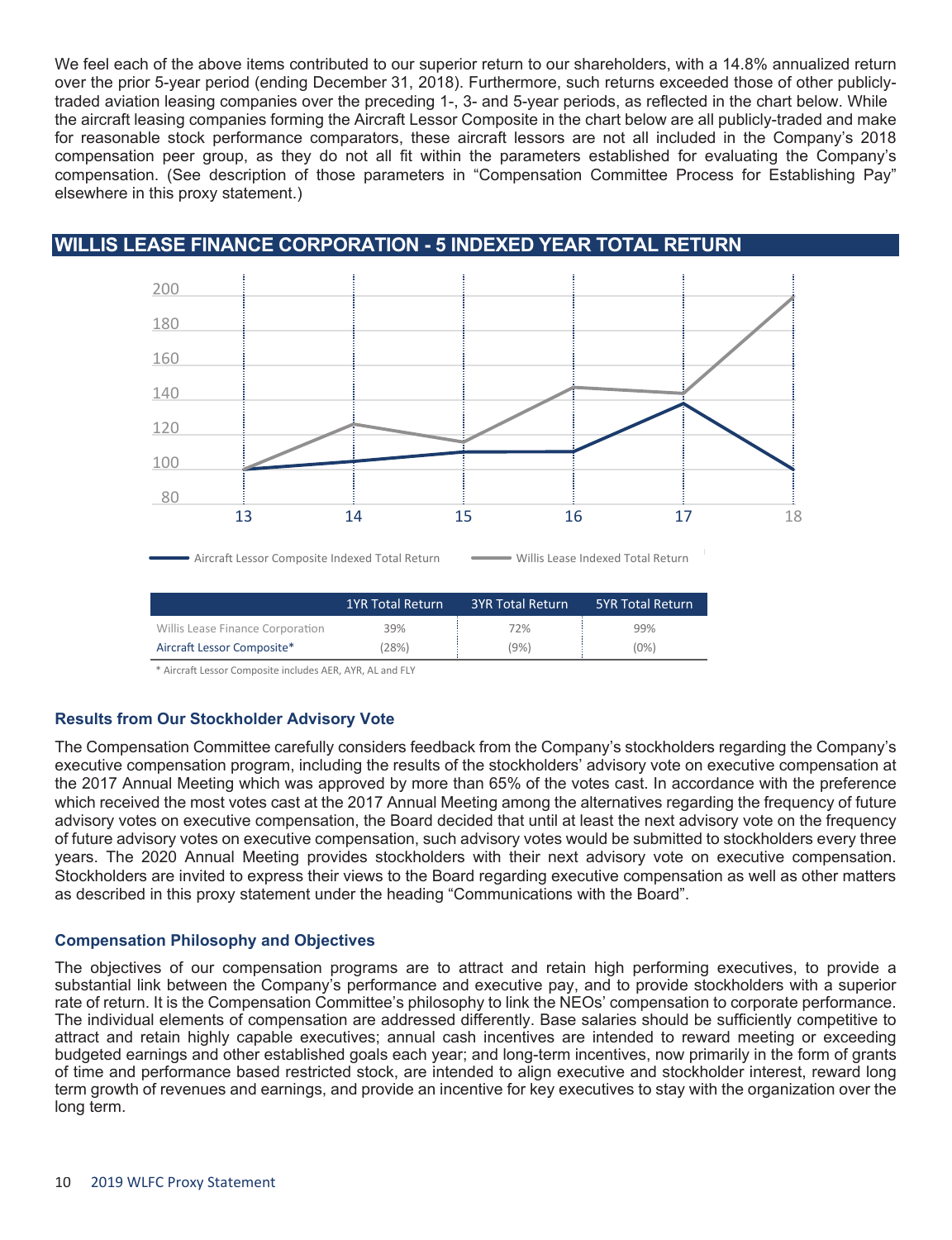The charts below show that a significant portion of our CEO's and more than half of our other NEOs' target total direct compensation (current salary, target annual cash incentives, and the three-year average long-term equity award values) is variable, "at-risk" or focused on long-term results ("at-risk" actual compensation as a percentage of total actual direct compensation is higher due to above target annual incentive payments made in 2018). "At-risk" pay is tied to the achievement of corporate and individual performance or share price performance. The chart below reflects the average grant date fair value of awards issued to executives in 2016, 2017, and 2018.



#### **Compensation Committee Process for Establishing Pay**

The Compensation Committee retains compensation consultants from time to time to evaluate executive compensation levels and advise on specific programs. Those compensation consultants report directly to the Compensation Committee. During 2018, the Compensation Committee retained Pearl Meyer to advise on various compensation issues. Pearl Meyer has provided the Compensation Committee information regarding its independence as an advisor, including the fact that it has no other contract or business relationship with Willis Lease, and the Compensation Committee took that information into account in concluding that there was no conflict of interest within the meaning of Rule 10C-1 under the Securities Exchange Act of 1934 affecting Pearl Meyer's independence.

The base salary, annual incentive compensation and long-term incentive compensation of the NEOs are determined in part by the Compensation Committee reviewing data on prevailing compensation practices of comparable companies with whom we compete for executive talent and evaluating such information in connection with our corporate goals and compensation practices. The Compensation Committee considers various sources of data when determining executive compensation levels, including compensation data from a sampling of public companies and public compensation surveys.

However, it is difficult to determine a precise peer group of publicly-held companies because the vast majority of the Company's direct competitors are business units within much larger corporations, such as General Electric, United Technologies and Bank of Tokyo Mitsubishi, such that the heads of the leasing divisions do not appear in proxy statements as NEOs. Other direct competitors are internationally based, where compensation programs are not comparable due to the fact that components of compensation are often driven by the cultural norms and local tax implications. In 2017, the Compensation Committee, with the assistance of Pearl Meyer, reviewed the approach to identify companies for compensation comparison ("2017 Comparator Companies") to supplement the Committee's understanding of compensation policies and practices of aviation leasing and finance competitors. In selecting the public companies for inclusion as 2017 Comparator Companies, the following factors were considered: a range of annual revenues (\$70 million to \$840 million), business operation (leasing, distribution or support services), and location.

In 2018, Pearl Meyer evaluated the 2017 Comparator Companies with the following factors considered: a more analogous range of annual revenues (\$70 million to \$900 million), business operation (leasing, distribution, or support services), and location. Pearl Meyer recommended the elimination of Neff Corp. and NewStar Financial, Inc., as they were both acquired.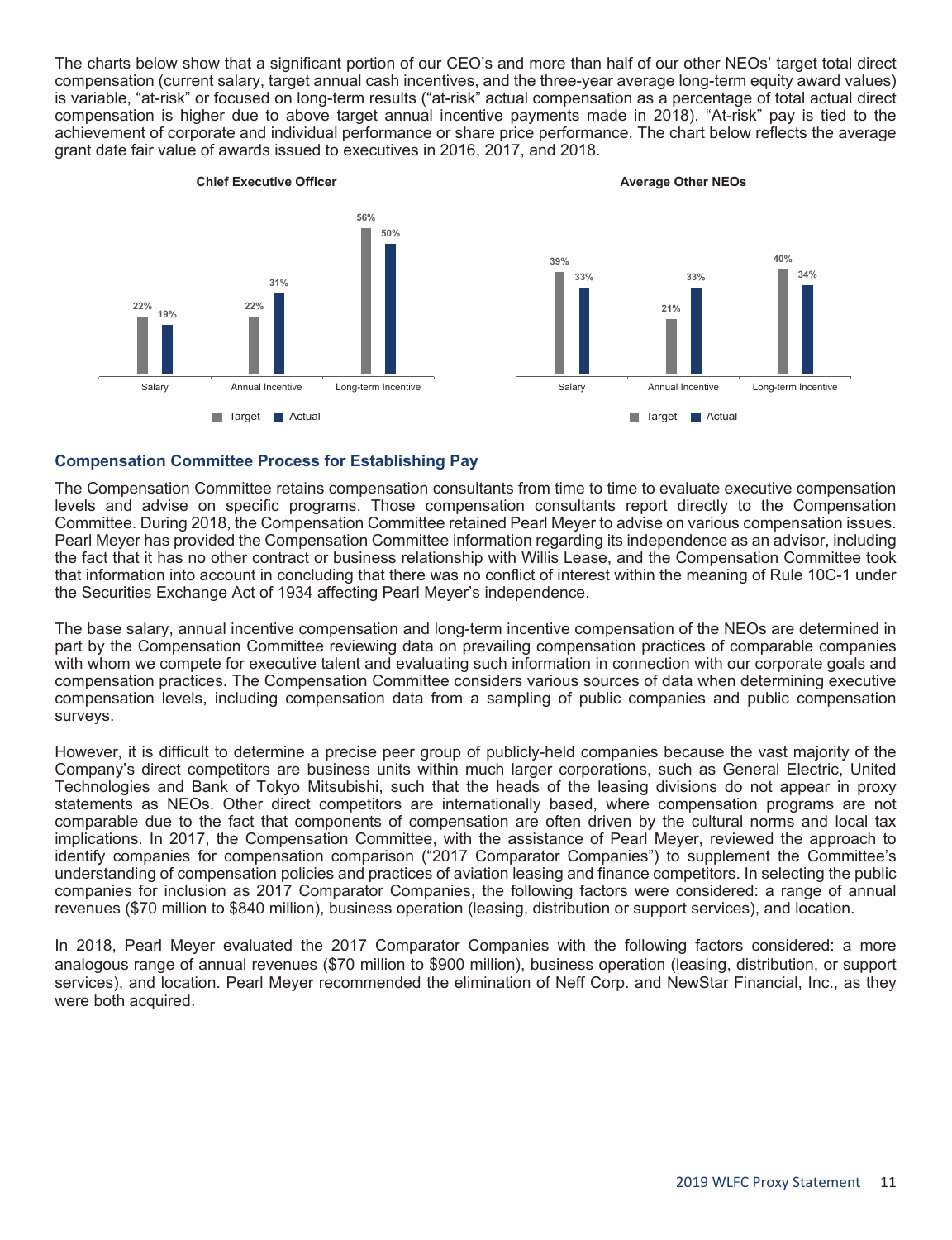The approved 2018 Comparator Companies now include:

| P.A.M. Tra         |
|--------------------|
| <b>Patriot Tra</b> |
| <b>Regional</b> M  |
| <b>SIFCO Ind</b>   |
| <b>Spartan M</b>   |
| <b>VSE Corp.</b>   |
|                    |

Aeroportation F.A.M. Transportation Services, Inc. **Patriot Transportation Holding, Inc. Air Transport Services Services Services Services Services Services Services Services Services Services Services Services Services Services Services Services Services Services Services Services Services Services Services SIFCO Industries Inc. Spartan Motors Inc.** 

Our general guideline is to provide a total compensation opportunity that is reasonable. The Compensation Committee neither seeks to specifically benchmark compensation based upon the sample companies reviewed nor does the Compensation Committee employ any other formulaic process in making compensation decisions. Instead, the Compensation Committee uses its subjective judgment based upon a review of all information, including an annual review for each officer of his or her level of responsibility, contributions to our financial results and our overall performance. The Compensation Committee makes a generalized assessment of these factors and this information is not weighted in any specific manner. Actual compensation packages may vary based on the Compensation Committee's and our CEO's subjective evaluation of each executive's performance and potential, as well as the Company's overall financial position and performance.

#### **Governance of Compensation Programs**

Our Chief Executive Officer, in conjunction with our human resources department, develops recommended annual salaries, incentive targets and long-term incentive compensation for the NEOs. After reviewing the survey and peer group information described above under "Compensation Committee Process for Establishing Pay" and the market information provided by the Compensation Committee's outside consultant, the Compensation Committee determines in its subjective judgment the annual salaries, incentive targets and long-term incentive compensation for the NEOs.

#### **Elements of Compensation**

Each element of compensation has a different purpose, although in combination they are intended to make sure that Willis Lease has a competitive compensation package that attracts top talent and provides incentives that encourage a high level of short and long term performance for the benefit of stockholders. The Compensation Committee looks at these elements both individually (to ensure that each element is achieving its objective) and collectively (to ensure that the total compensation package is competitive). Components of the total executive compensation package, the details of which are discussed below, generally include (i) base salary, (ii) annual cash incentive compensation, (iii) long term incentive compensation in the form of restricted stock and target performance shares, (iv) participation in the Company's employee stock purchase plan and other employee benefit plans and programs, and (v) severance payments to be made upon an employment termination or change of control of the Company. The Compensation Committee's subjective determinations for 2018 compensation took special note of NEOs' contribution to the transactions and other strategic initiatives set forth in the "2018 Performance Overview" above.

**Base Salary:** Each officer's base salary is set on the basis of the Compensation Committee's assessment of salary levels in effect for comparable positions in the labor market, the officer's personal performance, and considerations of any special internal responsibilities. Specifically, as the Company is different in some respects from the other industrial and financial companies in the survey samples, and to some degree the responsibilities of the Company's executive officers differ from those in typical companies, the Compensation Committee gives some consideration to internal responsibilities when determining salaries. The weight given to these different factors may vary from individual to individual.

Base salaries are reviewed annually after updated peer company salary information becomes available, and adjustments are made in accordance with the factors described above. Base salary increases depend in part on market competitiveness, time in position, individual performance and growth during the year, as well as expected future performance. There was a 5% increase in base salaries for the NEOs in 2018.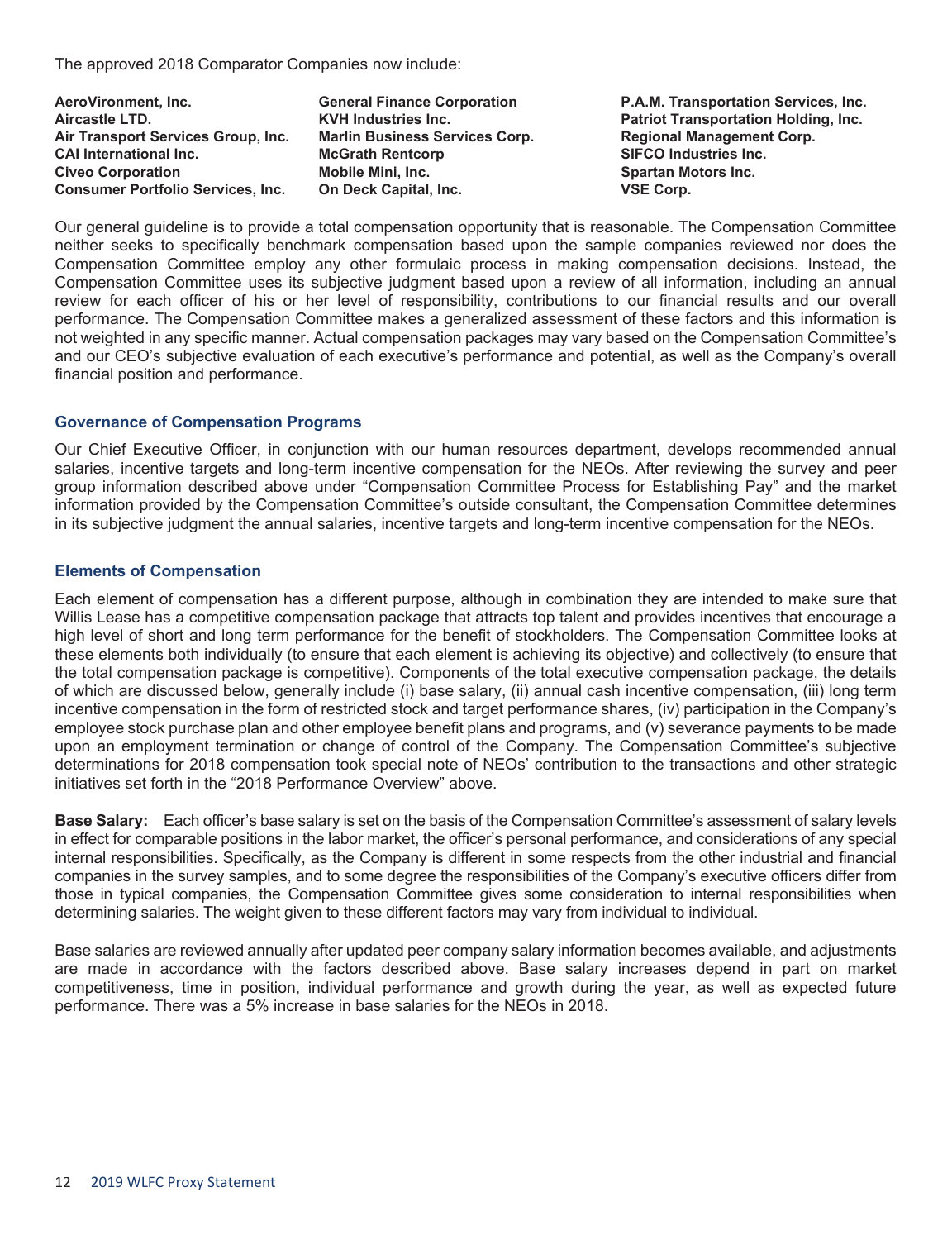**Annual Incentive Compensation:** Target cash incentive percentages for the Company's NEOs started with the target incentive percentage relative to salary set forth in their respective employment agreements, which percentages were determined in part by compensation negotiations at hire and by evaluating target incentive levels in the prevailing market. (See "Compensation Committee Process for Establishing Pay" elsewhere in this proxy statement.) The employment agreement for Messrs. Charles Willis, Hole, Flaherty, Poulakidas and Austin Willis provide for target incentive percentages of 100%, 85%, 50%, 50% and 50%, respectively.

The Company established a Company-wide incentive plan for 2018. The 2018 cash incentive pool was based upon both the performance of the Company's various business areas in relation to applicable bonus performance metrics and the Company's actual pre-bonus, pre-tax income. The Company budgeted pre-bonus, pre-tax earnings at \$43.4 million. The bonus pool was established at 15% of pre-bonus, pre-tax earnings. Once the incentive pool is determined, it is structured to be allocated to individuals 70% based on the achievement of Company and relevant business performance targets and 30% based on an assessment of each individual's contributions. Participation in the incentive pool is based upon a NEO's target bonus amount as a percentage of the aggregate target bonus amount of the Company's employee base and the overall incentive pool. No cash incentives would have been paid under the plan if the Company did not achieve 70% of budgeted pre-bonus, pre-tax income of \$30.4 million.

Pre-bonus, pre-tax income of \$67.0 million resulted in the 2018 cash incentive pool being funded at approximately 236% of target incentive levels. Each of our NEOs achieved 100% of target bonus payout based on business performance and their personal performance compared to target metrics and goals, respectively. The 136% premium to target incentive payout was based upon the Company's actual pre-bonus, pre-tax income.

Because of the performance of the Company as reflected above, the Compensation Committee approved incentives for the 2018 year with 70% of the potential incentive for executives based objectively on the achievement of the pre-bonus, pre-tax performance metrics. The other 30% of the potential incentive (based on the incentive pool established) with respect to each individual was determined by the Committee based on the Committee's subjective judgment after receiving input regarding executive performance and recommendations from the Chief Executive Officer with respect to executives (other than the CEO) and other reports from management about each such individual's contribution to the Company's performance during 2018. The Compensation Committee considered numerous quantitative and qualitative factors for this portion of the incentives in a subjective manner, including:



The amounts earned by the NEOs under the Company's 2018 incentive plan are set forth under the "Non-Equity Incentive Plan Compensation" column of the Summary Compensation Table.

**Long-term Incentive Compensation:** To reward executives for the long-term growth in the value of the Company's shares, the Compensation Committee also makes long-term incentive grants annually. Grants of restricted stock awarded to officers, including all NEOs, are based primarily on competitive grant practices as determined by the Compensation Committee. Also, as explained above, each element of compensation is determined separately and therefore other forms of compensation paid to the NEOs do not directly influence the amount of long-term incentive compensation that the Company awards.

The 2018 Incentive Stock Plan provides the flexibility to grant a variety of types of equity awards to provide long term incentives to employees. The Compensation Committee's primary types of long term incentive grants are restricted stock and performance shares. The Compensation Committee believes that time and performance based restricted stock has a stronger retention value than do options, which can expire without providing any incentive benefit. The current expectation is that time and performance based restricted stock awards will be the primary form of long term incentives for our executives.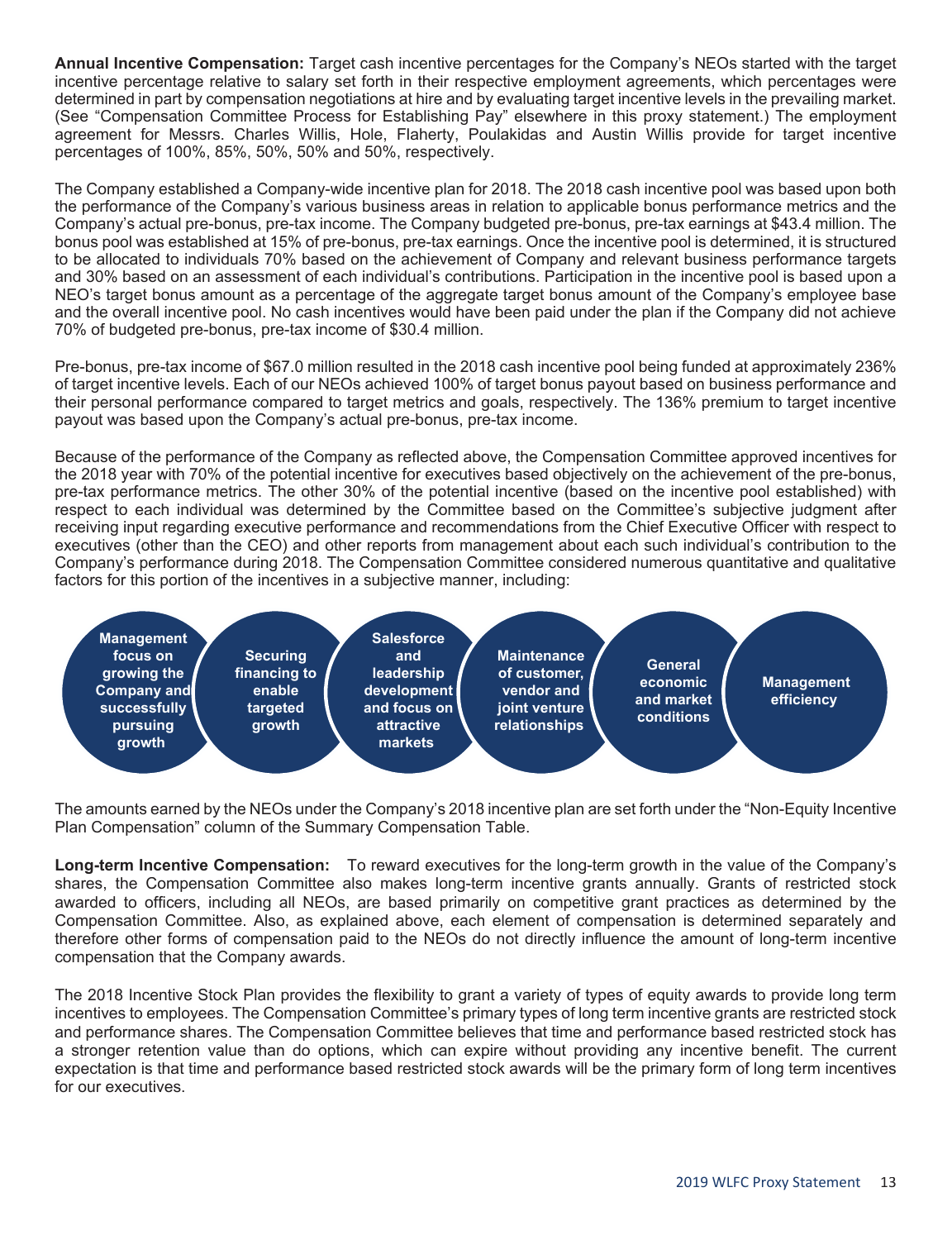#### 2018 Awards

The Compensation Committee established an equity award grant structure which awards a combination of time-based vesting restricted stock and target performance shares. Each NEO was eligible to receive a range of performance shares based on achievement of a minimum, target or maximum goals. The Committee also determined to increase for the awards to be issued in early 2018 the proportion of equity that was tied to performance-based awards for the CEO from 29% to 33% at target. For the awards to be issued in early 2018, the Committee determined that the performance shares for the NEOs other than the CEO would be based on pre-tax return on average assets (income before taxes, as adjusted for non-budgeted and unusual items, divided by average adjusted assets over the period) for the one-year period ending December 31, 2017. The Committee contemplated the effectiveness of various performance measures including the prior pre-tax return on equity measure and levered and unlevered return on assets measures and believes that the use of pre-tax return on average assets provides a more comprehensive assessment of the Company's performance given the current capital structure and management's ability to influence results. For these NEOs, if the Company's pre-tax return on average assets for fiscal year 2017 achieved 2%, 2.5 % or 3%, each NEO would receive 50%, 100% or 200% of their target number of performance shares, respectively. Our fiscal year 2017 pre-tax return on average was 3.4%. Consistent with the prior award for the CEO, if the Company's stock price achieved a 5%, 10% or 15% annual growth over a base price set as of December 31, 2016 of \$17.60 per share, the CEO would receive 50%, 100% or 200% of his target number of performance shares. Our year ending stock price was \$24.97, which reflects a 42% increase over the base price. Once earned, performance shares are subject to additional vesting over a three year period. As a result of the Company's performance on the two measures, the Compensation Committee approved granting the maximum number of performance shares, with such grant occurring on April 1, 2018, as follows:

| <b>Executive</b>      | <b>Restricted</b><br><b>Stock</b> | <b>Target Performance</b><br><b>Shares</b> | <b>Earned</b><br>Performance<br><b>Shares</b> | <b>Total Restricted</b><br><b>Shares Granted</b><br>on April 1, 2018 |
|-----------------------|-----------------------------------|--------------------------------------------|-----------------------------------------------|----------------------------------------------------------------------|
| Charles F. Willis, IV | 60,000                            | 30,000                                     | 60,000                                        | 120,000                                                              |
| Brian R. Hole         | 8.000                             | 8.000                                      | 16,000                                        | 24,000                                                               |
| Scott B. Flaherty     | 5.500                             | 5.500                                      | 11.000                                        | 16.500                                                               |
| Dean M. Poulakidas    | 5.500                             | 5.500                                      | 11,000                                        | 16,500                                                               |
| Austin C. Willis      | 5.500                             | 5.500                                      | 11.000                                        | 16.500                                                               |

Pursuant to Mr. Flaherty's employment agreement with the Company, he also received 10,000 restricted shares of the Company's common stock on March 30, 2018, which was contingent upon the Company achieving its adjusted budget during the 2017 fiscal year. One-third of these shares will vest on each anniversary of the grant date through the third anniversary, provided that Mr. Flaherty is employed by the Company on each such anniversary date.

#### 2019 Awards

As with the prior year's equity awards, for 2019, the Compensation Committee established an equity award grant structure which awards a combination of time-based vesting restricted stock and target performance shares. Each NEO was eligible to receive a range of performance shares based on achievement of a minimum, target or maximum goals. The Committee also determined to increase for the awards to be issued in early 2019 the proportion of equity that was tied to performance-based awards for the CEO from 33% to 35%. For the awards to be issued in early 2019, the Committee determined that the performance shares for the NEOs other than the CEO would be based on pre-tax return on average assets (income before taxes, as adjusted for non-budgeted and unusual items, divided by average adjusted assets over the period) for the one-year period ending December 31, 2018. For these NEOs, if the Company's adjusted pre-tax return on average assets for fiscal year 2018 achieved 2.1%, 2.6% or 3.1%, each NEO would receive 50%, 100% or 200% of their target number of performance shares. Our fiscal year 2018 adjusted pre-tax return on average assets exceeded 3.1%. Consistent with the prior award for the CEO, if the Company's stock price achieved a 5%, 10% or 15% annual growth over a base price set as of December 31, 2016 of \$17.60 per share, the CEO would receive 50%, 100% or 200% of his target number of performance shares. Our year ending stock price was \$34.60, which reflects a 97% increase over the base price.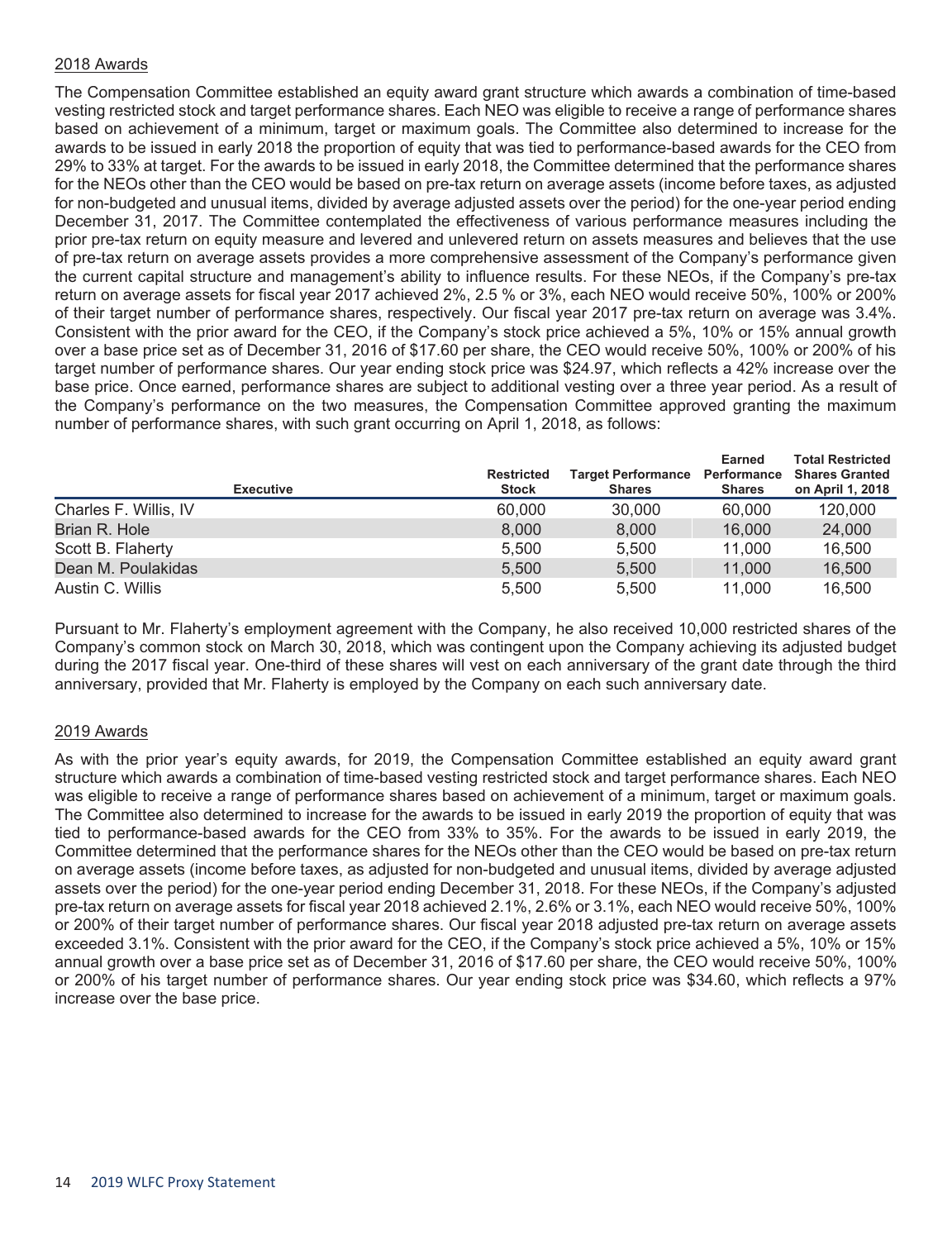Once earned, performance shares are subject to additional vesting over a three year period. As a result of the Company's performance on the two measures, the Compensation Committee approved granting of the maximum number of performance shares which occurred April 1, 2019, and will be disclosed in our 2020 proxy statement under the Grants of Plan-Based Awards and the Summary Compensation Table:

| <b>Executive</b>      | <b>Restricted</b><br><b>Stock</b> | <b>Target</b><br>Performance<br><b>Shares</b> | Earned<br>Performance<br><b>Shares</b> | <b>Total Restricted</b><br><b>Shares Granted</b><br>on April 1, 2019 |
|-----------------------|-----------------------------------|-----------------------------------------------|----------------------------------------|----------------------------------------------------------------------|
| Charles F. Willis, IV | 66,000                            | 36,000                                        | 72,000                                 | 138,000                                                              |
| Brian R. Hole         | 8.500                             | 8.500                                         | 17,000                                 | 25,500                                                               |
| Scott B. Flaherty     | 6.000                             | 6.000                                         | 12.000                                 | 18,000                                                               |
| Dean M. Poulakidas    | 6,000                             | 6,000                                         | 12,000                                 | 18,000                                                               |
| Austin C. Willis      | 6.000                             | 6,000                                         | 12.000                                 | 18,000                                                               |

**Employee Stock Purchase Plan:** With the exception of the CEO, whose ownership level precludes his participation under IRS regulations, our NEOs, as well as all other eligible employees, may purchase Company shares at a discount under our Employee Stock Purchase Plan (as amended, the "ESPP").

Under the ESPP, 325,000 shares of common stock were reserved for issuance, of which 62,486 remain available to be issued to employees. Participants may purchase no more than 1,000 shares or \$25,000 of common stock in any one calendar year. Each January 31 and July 31, shares of common stock are purchased with the participating employees' payroll deductions from the immediately preceding six months at a price per share of 85% of the lesser of the market price of the common stock on the purchase date or the market price of the common stock on the date of entry into an offering period.

**Perquisites and Other Personal Benefits:** The Company provides its NEOs with limited perquisites and other personal benefits in addition to those provided to other employees, including additional life insurance, personal use of company cars, club memberships, travel expenses and, under limited circumstances, spousal travel. The Company also provided the CEO a personal benefit of financial tax planning. The costs to the Company of the perquisites and personal benefits for the NEOs for the fiscal year ended December 31, 2018 are included in the "2018 Summary Compensation Table" in this proxy statement.

#### **Executive Stock Ownership**

The Company promotes share ownership by its executives, and encourages them to acquire shares through the ESPP (in which all eligible executives may participate) and long-term stock incentives in the form of restricted stock. The Compensation Committee has approved stock ownership guidelines that cover NEOs and Directors. Pursuant to the guidelines, the Company's NEOs and Directors are required to maintain the following levels of equity in the Company: Chief Executive Officer, five times base salary; President, three times base salary; other NEOs, two times base salary; and Directors, three times the amount of their annual cash retainer. For purposes of determining an individual's ownership level, shares held directly or indirectly with a pecuniary interest, vested restricted stock and unvested timebased restricted stock are included in the calculation while unexercised options and unvested performance-contingent restricted stock are not. The covered individuals generally have five years to achieve the required ownership level.

#### **Employment Agreements and Severance Payments**

Employment agreements have been entered into with Messrs. Charles Willis, Hole, Flaherty, Poulakidas and Austin Willis. In addition to providing for severance as described below, such agreements provide for base salary (subject to increase but not decrease unless part of a salary reduction program affecting all senior executive officers), bonus compensation (as described in the "Annual Incentive Compensation" section of the "Elements of Compensation" portion of the Compensation Discussion and Analysis) and certain benefits. As described in detail below, the employment contracts specify certain severance benefits to be paid in the event of an involuntary termination. Consistent with our compensation philosophy, the Compensation Committee believes that the interests of stockholders are best served if the interests of senior management are aligned with those of the stockholders. To this end, we provide enhanced change of control severance benefits to certain of our executive officers to reduce any reluctance of the executive officers to pursue or support potential change in control transactions that would be beneficial to our stockholders. The agreement to pay such severance resulted from negotiations of employment terms with our NEOs. For further details, please refer to the section "Termination and Change in Control Payments" elsewhere in this proxy statement. The employment agreements also provide a nondisclosure and non-solicitation of employees covenant for three years after termination of employment. None of the NEOs are eligible for a tax gross-up of any parachute excise tax in the event of a change in control.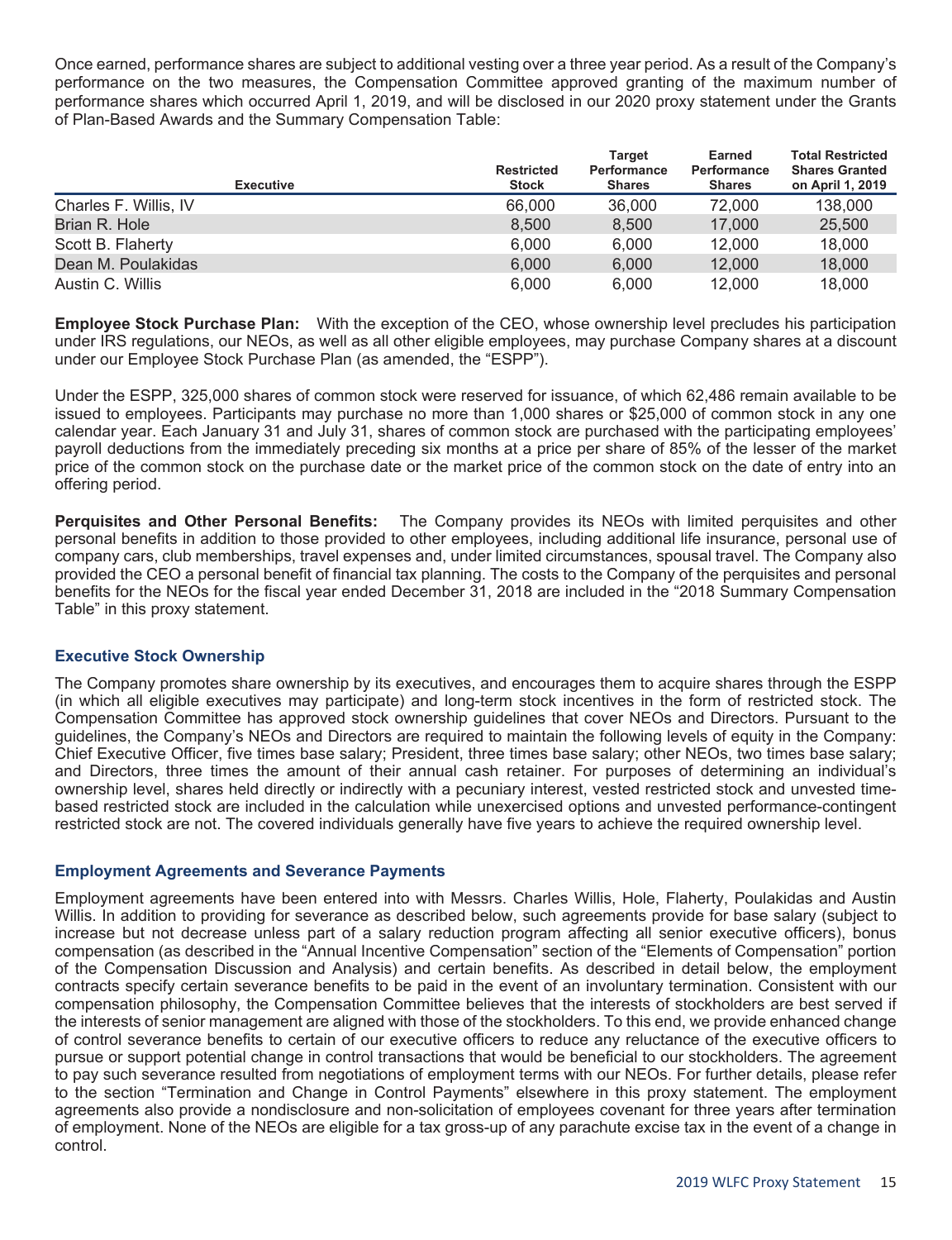#### **Impact of Accounting and Tax Treatments of a Particular Form of Compensation**

The accounting and tax treatment of the elements of our compensation program is one factor considered in the design of the compensation program. Section 162(m) of the Internal Revenue Code of 1986, as amended, imposes a \$1 million limit on the amount that the Company may deduct for compensation paid to certain executive officers. Previously, this limitation did not apply to compensation that met the requirements under Section 162(m) for qualified performancebased compensation. This exemption from Section 162(m)'s deduction limit for certain performance-based compensation has generally been repealed, effective for years beginning after December 31, 2017 and the group of covered executive officers has been expanded to include the chief financial officer and certain former executive officers. Therefore, compensation (including performance-based compensation) paid to covered executive officers in excess of \$1 million in calendar year 2018 and subsequent calendar years generally will not be deductible unless it qualifies for transition relief applicable to certain written binding contracts in effect on November 2, 2017 that are not modified in any material respect on or after such date.

The Compensation Committee believes that it is important to preserve flexibility in administering compensation programs in a manner designed to promote varying corporate goals.

# **REPORT OF THE COMPENSATION COMMITTEE**

The Compensation Committee of the Board of Directors has submitted the following report for inclusion in this proxy statement:

The Compensation Committee has reviewed and discussed the Compensation Discussion and Analysis contained in this proxy statement with management. Based on our review of and the discussions with management with respect to the Compensation Discussion and Analysis, we recommended to the Board of Directors that the Compensation Discussion and Analysis be included in this proxy statement.

The foregoing report is provided by the following independent Directors, who constitute the Compensation Committee:

Hans Joerg Hunziker, Committee Chair Robert J. Keady Robert T. Morris

## **COMPENSATION COMMITTEE INTERLOCKS AND INSIDER PARTICIPATION**

The Compensation Committee consists of the following three independent Directors: Hans Joerg Hunziker (Chair), Robert J. Keady and Robert T. Morris. None of our executive officers currently serve on our Compensation Committee. None of our executive officers is, or was during 2018, serving as a Director of or member of the compensation committee of another entity, one of whose executive officers serves, or served, on our Compensation Committee or our Board.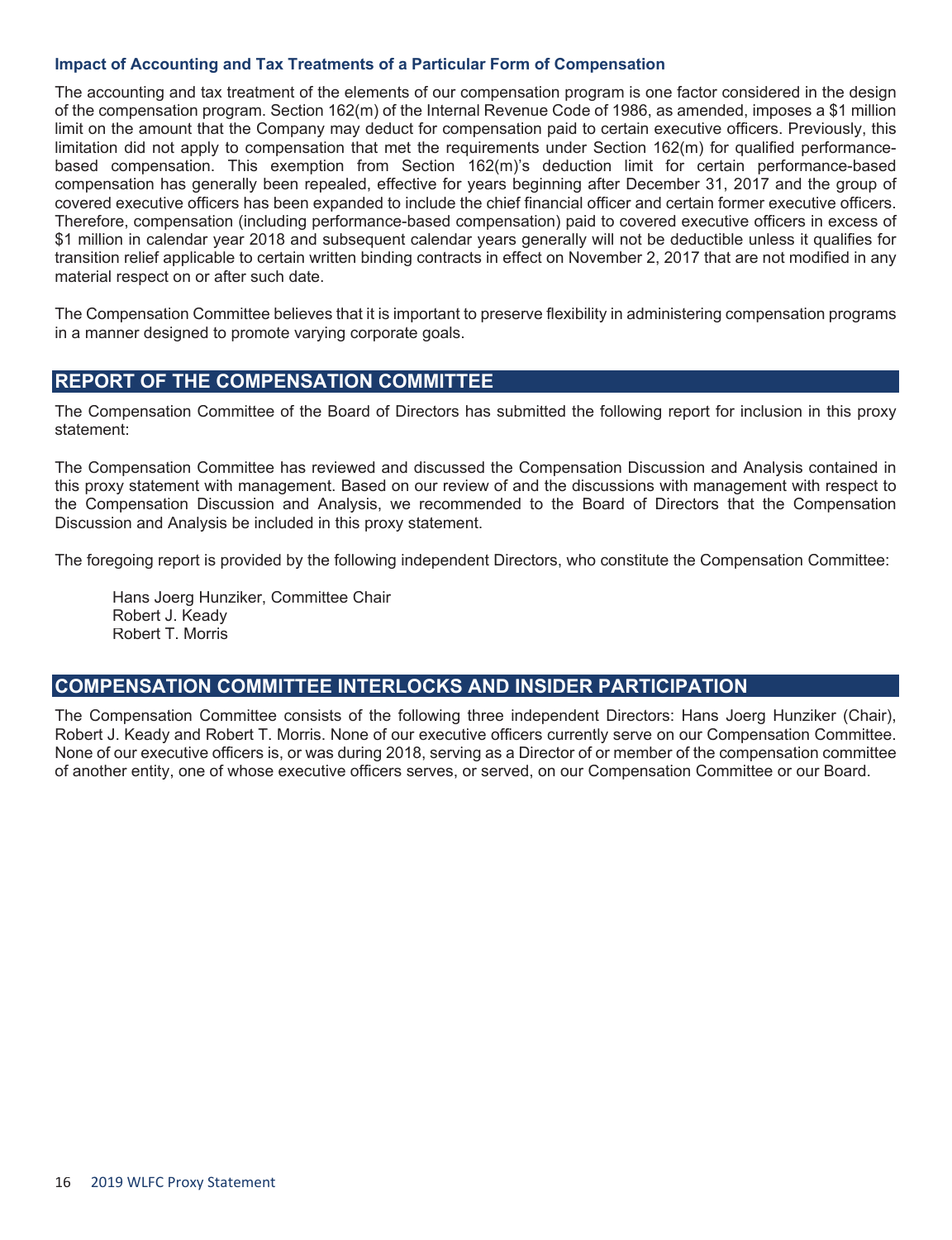# **COMPENSATION TABLES**

The following table sets forth certain information with respect to the compensation of our Chief Executive Officer, Chief Financial Officer and the three most highly compensated executive officers other than our CEO and Chief Financial Officer, based on total compensation for their services with us in all capacities.

#### **Summary Compensation Table for Fiscal Year 2018**

|                                              |      |                |                          |               |                                  | <b>Non-Equity</b><br><b>Incentive</b> |                                         |                      |
|----------------------------------------------|------|----------------|--------------------------|---------------|----------------------------------|---------------------------------------|-----------------------------------------|----------------------|
|                                              |      |                |                          | <b>Stock</b>  | Option                           | Plan                                  | <b>All Other</b>                        |                      |
| <b>Name and Principal</b>                    |      | <b>Salary</b>  | <b>Bonus</b>             | <b>Awards</b> |                                  |                                       | <b>Grants Compensation Compensation</b> | Total                |
| <b>Position</b>                              | Year | $($ \$)        | $($ \$)                  | $($ \$)(1)    | $($ \$)                          | $($ \$)                               | $($ \$)                                 | $($ \$)              |
| Charles F. Willis, IV                        | 2018 | 1,050,000      |                          | $-4,113,600$  |                                  | 2,478,252                             | 390,082 (2) 8,031,934                   |                      |
| <b>Chief Executive Officer</b>               | 2017 | 1,000,000      |                          | $-2,479,400$  | $\hspace{0.05cm}$                | 1,703,352                             | 258,929                                 | 5,441,681            |
|                                              | 2016 | 991,667        |                          | $-1,583,250$  | $\overline{\phantom{0}}$         | 1,704,000                             | 247,886                                 | 4,526,803            |
| Brian R. Hole                                | 2018 | 435,750        | $\overline{\phantom{m}}$ | 822,720       | $\overline{\phantom{0}}$         | 874,203                               |                                         | 15,344 (3) 2,148,017 |
| President                                    | 2017 | 406,253        |                          | 569,250       | $\overline{\phantom{m}}$         | 585,907                               | 13,135                                  | 1,574,545            |
|                                              | 2016 | 364,500        |                          | 108,050       |                                  | 257,000                               | 9,726                                   | 739,276              |
| Scott B. Flaherty                            | 2018 | 391,125        |                          | 908,420       | $\overbrace{\phantom{12322111}}$ | 461,574                               | 391,478 (4) 2,152,597                   |                      |
| Senior Vice President and                    | 2017 | 366,875        |                          | 379,500       |                                  | 311,551                               | 42,214                                  | 1,100,140            |
| <b>Chief Financial Officer</b>               | 2016 | 199,306 70,000 |                          | 233,900       | $\hspace{0.05cm}$                | 176,625                               | 74,793                                  | 754,624              |
| Dean M. Poulakidas<br>Senior Vice President, | 2018 | 391,125        |                          | 565,620       |                                  | 461,574                               |                                         | 15,747 (5) 1,434,066 |
| <b>General Counsel and</b>                   | 2017 | 372,500        |                          | 379,500       |                                  | 317,164                               | 13,906                                  | 1,083,070            |
| <b>Corporate Secretary</b>                   | 2016 | 369,375        |                          |               |                                  | 318,875                               | 11,481                                  | 699,731              |
| Austin C. Willis<br>Senior Vice President,   | 2018 | 330,000        |                          | 565,620       |                                  | 390,506                               |                                         | 18,362 (6) 1,304,488 |
| Corporate Development                        | 2017 | 262,500        |                          |               |                                  | 130,848                               | 43,193                                  | 436,541              |

(1) The amounts in this column represent the grant date fair value of awards computed in accordance with Financial Accounting Standards Board Accounting Standards Codification Topic 718 as discussed in Note 12 - Stock-Based Compensation Plans in our report filed on Form 10K for the fiscal year 2018 filed with the SEC.

- (2) Includes (i) a 401(k) matching contribution in the amount of \$12,000, (ii) \$3,338 for the allocated cost of Mr. Charles Willis' participation in a group life, disability and accidental death and dismemberment policy that covers certain of the Company's executive officers, and the following perquisites:
	- \$37,584 for spousal travel. This amount is based on the actual cost to the Company.
	- \$162 for personal use of a company car. This amount was calculated as a proration of total fuel costs and highway tolls (based on personal use as a percentage of total use).
	- \$30,000 for financial, tax and estate planning services.
	- \$143,789 moving reimbursements benefits paid to or on behalf of Mr. Charles Willis in connection with his relocation to the United Kingdom.
	- \$163,209 for tax reimbursements with respect to the items listed above.
	- In addition, Mr. Charles Willis had guests accompany him on the Company's plane on business trips during 2018, with no or de minimis incremental costs.
- (3) Includes (i) a 401(k) matching contribution in the amount of \$9,250, (ii) \$2,899 for the allocated cost of Mr. Hole's participation in a group life, disability, and accidental death and dismemberment policy that covers certain of the Company's executive officers, (iii) \$859 for personal use of a company car which was calculated as a proration of total fuel costs and highway tolls (based on personal use as a percentage of total use), and (iv) \$2,336 for personal use of a Company club membership (based on personal usage).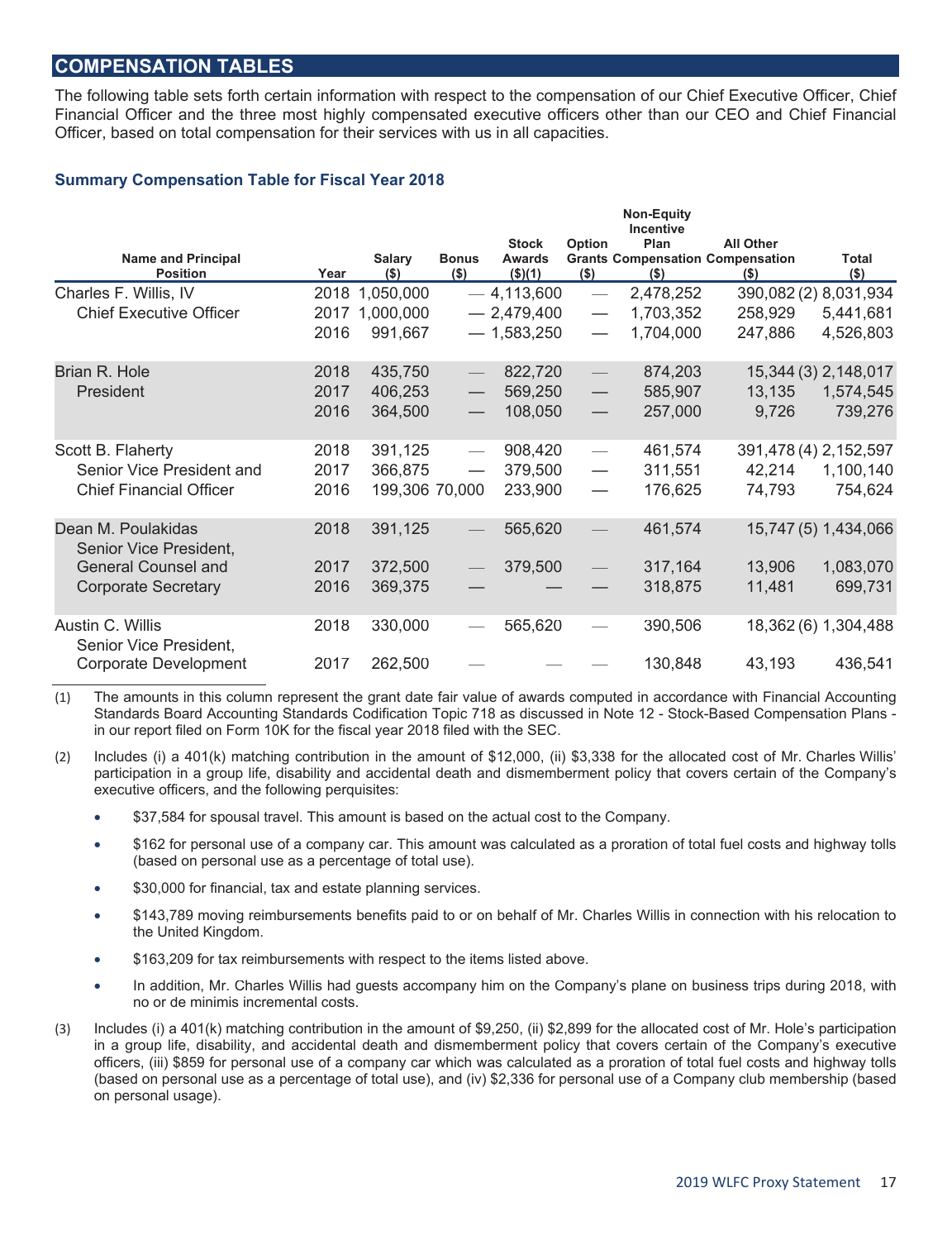- (4) Includes (i) a 401(k) matching contribution in the amount of \$12,250, (ii) \$2,597 for the allocated cost of Mr. Flaherty's participation in a group life, disability, and accidental death and dismemberment policy that covers certain of the Company's executive officers, (iii) \$219 for personal use of a company car which was calculated as a proration of total fuel costs and highway tolls (based on personal use as a percentage of total use) (iv) \$2,588 for personal use of a Company club membership (based on personal usage), (v) \$54,622 temporary housing reimbursements, (vi) \$8,862 moving reimbursement to relocate to the Company's new corporate headquarters, (v) \$195,563 for relocation bonus, and (vi) \$114,777 for tax reimbursements related to some of the preceding items.
- (5) Includes (i) a 401(k) matching contribution in the amount of \$12,240, (ii) \$2,683 for the allocated cost of Mr. Poulakidas' participation in a group life, disability, and accidental death and dismemberment policy that covers certain of the Company's executive officers, and (iii) \$825 in reimbursements under the Company's Health and Wellness Reimbursement Program.
- (6) Includes (i) a 401(k) matching contribution in the amount of \$3,150, (ii) \$1,674 for the allocated cost of Mr. Willis' participation in a group life, disability, and accidental death and dismemberment policy that covers certain of the Company's executive officers, (iii) \$9,143 spousal travel and (iv) \$4,395 for tax reimbursements related to some of the preceding items.

#### **Grants of Plan-Based Awards for Fiscal Year Ended 2018**

|                       |                      | <b>Potential Payouts</b><br><b>Under Non-Equity Incentive</b><br>Plan Awards(1) |                  |                    | <b>All Other</b><br><b>Stock Awards:</b><br><b>Number of Shares</b> | <b>Grant Date Fair</b><br><b>Value of Stock</b><br>and Option |  |
|-----------------------|----------------------|---------------------------------------------------------------------------------|------------------|--------------------|---------------------------------------------------------------------|---------------------------------------------------------------|--|
| <b>Name</b>           | Grant<br><b>Date</b> | <b>Threshold</b><br>$($ \$                                                      | Target<br>$($ \$ | Maximum<br>$($ \$) | of Stock or Units<br>$(\#)(2)$                                      | <b>Awards</b><br>(\$)(3)                                      |  |
| Charles F. Willis, IV | 4/1/2018             |                                                                                 | $-$ \$1,050,000  |                    | 120,000 \$                                                          | 4,113,600                                                     |  |
| Brian R. Hole         | 4/1/2018             |                                                                                 | $-$ \$ 370,388   |                    | 24,000 \$                                                           | 822,720                                                       |  |
| Scott B. Flaherty     | 4/1/2018             | $-$ \$                                                                          | 195,563          |                    | 26,500 \$                                                           | 908,420                                                       |  |
| Dean M. Poulakidas    | 4/1/2018             | $-$ \$                                                                          | 195.563          |                    | 16,500 \$                                                           | 565,620                                                       |  |
| Austin C. Willis      | 4/1/2018             | $-$ \$                                                                          | 165,000          |                    | 16,500 \$                                                           | 565,620                                                       |  |

(1) See discussion of 2018 bonus plan in "Compensation of Executive Officers—Compensation Discussion and Analysis— Elements of Compensation—Annual Incentive Compensation" above.

(2) Reflects restricted stock awards granted in 2018. For additional information, please see "Compensation of Executive Officers— Elements of Compensation—Long-Term Incentive Compensation" above.

(3) The amounts in this column represent the grant date fair value of awards computed in accordance with Financial Accounting Standards Board Accounting Standards Codification Topic 718.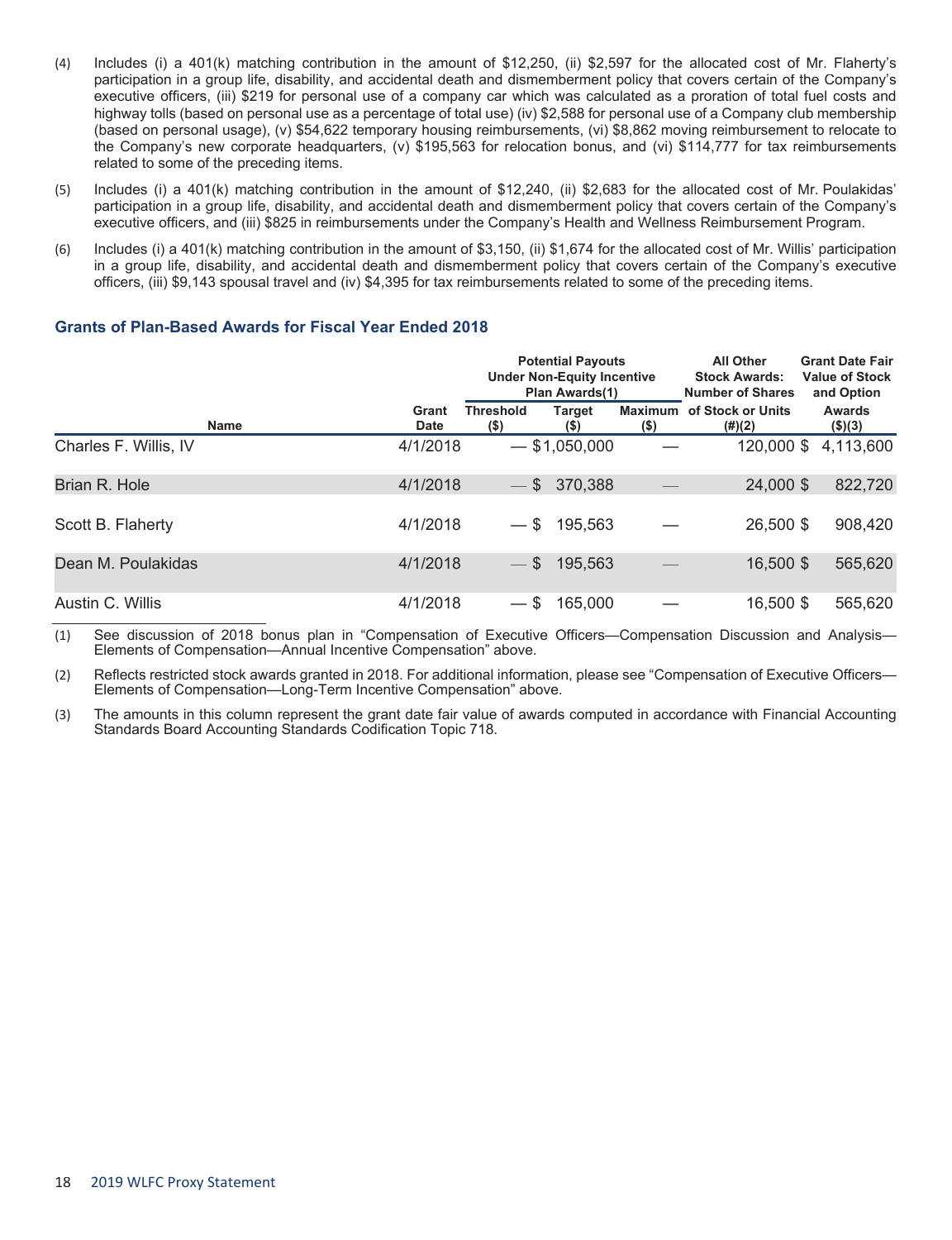The following table sets forth certain information with respect to the outstanding equity awards held by the Named Executive Officers at the end of 2018.

#### **Outstanding Equity Awards at Fiscal 2018 Year-End**

|                       | <b>Option Awards</b>                                                                                                     |                                                      |                                            | <b>Stock Awards</b>           |                                                                                                               |                                                                                                                     |  |  |
|-----------------------|--------------------------------------------------------------------------------------------------------------------------|------------------------------------------------------|--------------------------------------------|-------------------------------|---------------------------------------------------------------------------------------------------------------|---------------------------------------------------------------------------------------------------------------------|--|--|
| <b>Name</b>           | Number of<br><b>Securities</b><br><b>Underlying</b><br><b>Unexercised</b><br><b>Options</b><br><b>Exercisable</b><br>(#) | Option<br><b>Exercise</b><br><b>Price</b><br>$($ \$) | Option<br><b>Expiration</b><br><b>Date</b> | Award<br>Grant<br><b>Date</b> | <b>Number</b><br>of Shares<br>or Units<br>of Stock<br><b>That</b><br><b>Have Not</b><br><b>Vested</b><br>(# ) | <b>Market</b><br>Value of<br><b>Shares or Units</b><br>of Stock That<br><b>Have Not</b><br><b>Vested</b><br>$($ \$) |  |  |
| Charles F. Willis, IV |                                                                                                                          |                                                      |                                            | 3/1/2016                      | $25,000(2)$ \$                                                                                                | 865,000                                                                                                             |  |  |
|                       |                                                                                                                          |                                                      |                                            | 3/17/2017                     |                                                                                                               | 65,333 (2) \$ 2,260,522                                                                                             |  |  |
|                       |                                                                                                                          |                                                      |                                            | 4/1/2018                      |                                                                                                               | 120,000 (2) \$4,152,000                                                                                             |  |  |
| Brian R. Hole         |                                                                                                                          |                                                      |                                            | $-3/17/2017$                  | $15,000(2)$ \$                                                                                                | 519,000                                                                                                             |  |  |
|                       |                                                                                                                          |                                                      |                                            | 4/1/2018                      | 24,000 (2) \$                                                                                                 | 830,400                                                                                                             |  |  |
| Scott B. Flaherty     |                                                                                                                          |                                                      |                                            | 7/5/2016                      | $3,333(2)$ \$                                                                                                 | 115,322                                                                                                             |  |  |
|                       |                                                                                                                          |                                                      |                                            | $-3/17/2017$                  | $10,000(2)$ \$                                                                                                | 346,000                                                                                                             |  |  |
|                       |                                                                                                                          |                                                      |                                            | $-3/30/2018$                  | $10,000(2)$ \$                                                                                                | 346,000                                                                                                             |  |  |
|                       |                                                                                                                          |                                                      |                                            | 4/1/2018                      | 16,500 (2) \$                                                                                                 | 570,900                                                                                                             |  |  |
| Dean M. Poulakidas    |                                                                                                                          |                                                      |                                            | $-3/17/2017$                  | $10,000(2)$ \$                                                                                                | 346,000                                                                                                             |  |  |
|                       |                                                                                                                          |                                                      |                                            | 4/1/2018                      | $16,500(2)$ \$                                                                                                | 570,900                                                                                                             |  |  |
| Austin C. Willis      |                                                                                                                          |                                                      |                                            | $-3/31/2016$                  | $4,000(1)$ \$                                                                                                 | 138,400                                                                                                             |  |  |
|                       |                                                                                                                          |                                                      |                                            | 4/1/2018                      | 16,500 (2) \$                                                                                                 | 570,900                                                                                                             |  |  |

(1) Shares of restricted stock vest in four equal annual installments on each anniversary of the grant date. The number listed reflects the remaining number of shares to vest over the remaining period.

(2) Shares of restricted stock vest in three equal annual installments on each anniversary of the grant date. The number listed reflects the remaining number of shares to vest over the remaining period.

The following table sets forth certain information with respect to stock that vested during fiscal year 2018. No options existed and, therefore, none were exercised by any NEO during fiscal year 2018.

#### **Option Exercises and Stock Vested for Fiscal Year Ended 2018**

|                                  |                                                                            | <b>Option Awards</b>                        |                                                                     |    | <b>Stock Awards</b>                                   |  |  |  |
|----------------------------------|----------------------------------------------------------------------------|---------------------------------------------|---------------------------------------------------------------------|----|-------------------------------------------------------|--|--|--|
| <b>Name of Executive Officer</b> | <b>Number</b><br>of Shares<br><b>Acquired on</b><br><b>Exercise</b><br>(#) | <b>Value Realized</b><br>on Exercise<br>(5) | <b>Number</b><br>of shares<br><b>Acquired on</b><br>Vesting<br>(# ) |    | <b>Value Realized</b><br>on Vesting<br>(1)<br>$($ \$) |  |  |  |
| Charles F. Willis, IV            |                                                                            |                                             | 99,333                                                              | \$ | 2,932,332                                             |  |  |  |
| Brian R. Hole                    |                                                                            |                                             | 9,500                                                               | \$ | 284,575                                               |  |  |  |
| Scott B. Flaherty                |                                                                            |                                             | 8,333                                                               | S  | 248,773                                               |  |  |  |
| Dean M. Poulakidas               |                                                                            |                                             | 5,000                                                               | S  | 143,050                                               |  |  |  |
| Austin C. Willis                 |                                                                            |                                             | 4.500                                                               |    | 136.710                                               |  |  |  |

(1) The "value realized" upon vesting is equal to the number of shares vested multiplied by the closing share price of the Company's common stock on NASDAQ on the applicable vesting date.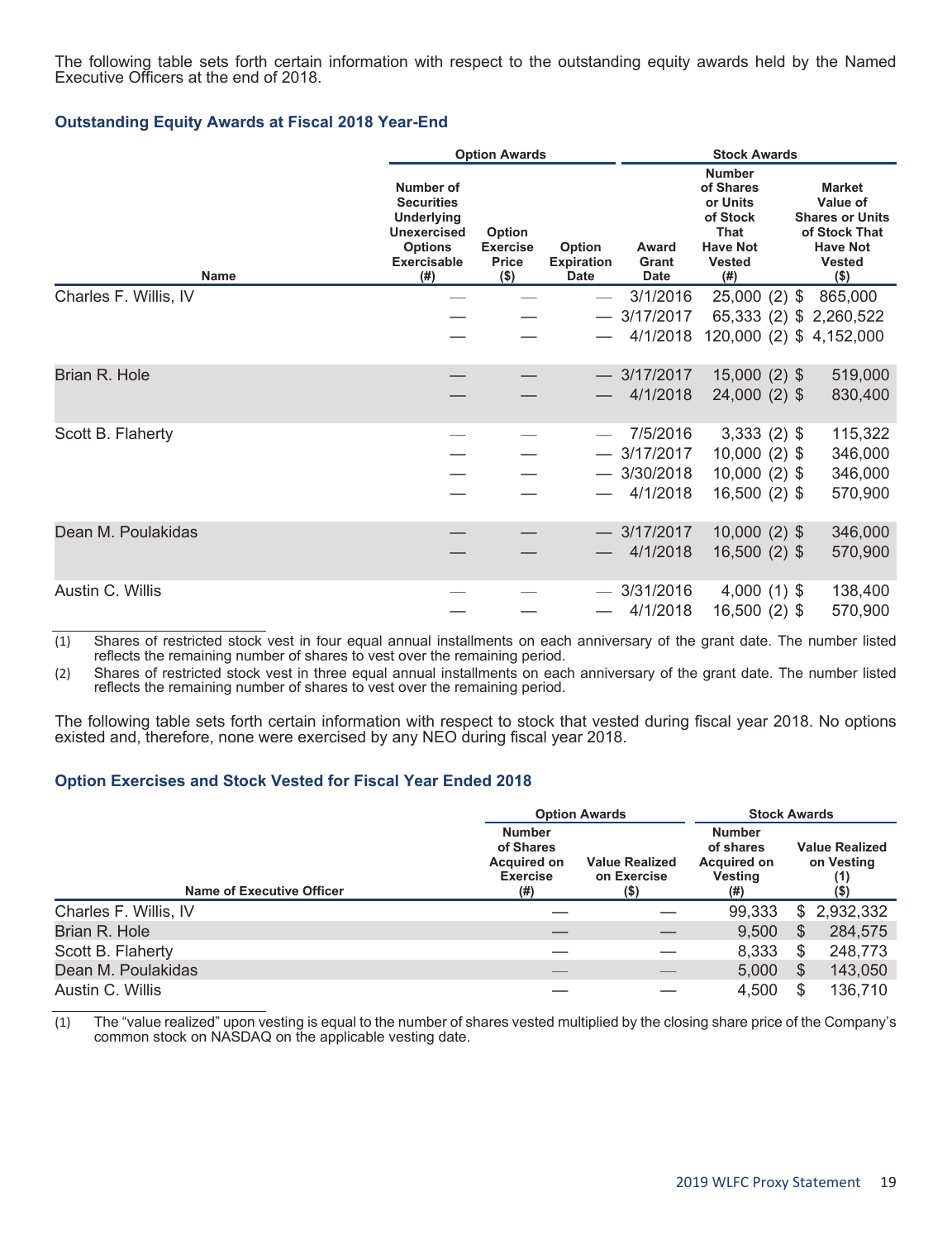#### **Termination and Change in Control Payments**

Employment contracts for Messrs. Charles Willis, Hole, Flaherty, Poulakidas and Austin Willis specify certain severance benefits to be paid in the event of an "Involuntary Termination" (*i.e.*, termination of employment by the Company without cause or resignation by the employee for good reason) and, in the case of Messrs. Hole, Flaherty, Poulakidas and Austin Willis, specified severance benefits in the event of an Involuntary Termination within 18 months following a change of control (a "Change of Control Termination").

The maximum of these benefits payable to Mr. Charles Willis would represent (i) three times his base salary, plus (ii) a prorated portion of his annual incentives accrued during the year of termination, plus (iii) three times the average annual incentives he earned during the three years prior to his Involuntary Termination, plus (iv) distribution of unpaid deferred compensation, immediate vesting of all stock options and restricted stock, continued payment for three years for club memberships and financial, tax and estate planning, and continued coverage for three years under the Company's employee group benefit plans. Additionally, in the event Mr. Charles Willis is terminated with less than the one year's notice required by his contract, he is entitled to a lump sum payment equal to his annual base salary prorated for the portion of the year for which he did not receive notice. Upon a change of control, Mr. Charles Willis is entitled to immediate vesting of all stock options and restricted stock, whether or not his employment is terminated. In the event that Mr. Charles Willis voluntarily retires, he is entitled to purchase or assume the lease for his company car, to continued payment for his club memberships and financial planning services in accordance with his contract, and to continued coverage under the Company's employee group benefit plans for one year following his retirement.

The maximum of these severance benefits payable to Mr. Hole would represent (i) six months of his base salary for an Involuntary Termination or one year's salary for a Change of Control Termination, plus (ii) payment of any vested annual incentives due as of his termination for an Involuntary Termination or Change of Control Termination, plus (iii) only in the case of a Change of Control Termination, the average annual incentives he earned during the two years prior to his termination. In addition, he is entitled to immediate vesting of all stock options and restricted stock scheduled to vest during the two years following the termination date, and continued coverage under the Company's employee group benefit plans for six months following an Involuntary Termination, or for one year following a Change of Control Termination. Additionally, in the event Mr. Hole is terminated with less than the six months' notice required by his contract, he is entitled to a lump sum payment equal to six months of his annual base salary.

The maximum of these severance benefits payable to Mr. Flaherty would represent (i) six months of his base salary for an Involuntary Termination or one year's base salary for a Change of Control Termination, plus (ii) payment of any vested annual incentives due as of his termination for an Involuntary Termination or Change of Control Termination, plus (iii) only in the case of a Change of Control Termination the average annual incentives he earned during the two years prior to his termination. In addition, he is entitled to immediate vesting of all stock options and restricted stock scheduled to vest during the two years following the termination date, and continued coverage under the Company's employee group benefit plans for six months following an Involuntary Termination, or for one year following a Change of Control Termination. Additionally, in the event Mr. Flaherty is terminated with less than the one year's notice required by his contract, he is entitled to a lump sum payment equal to six months of his annual base salary.

The maximum of these severance benefits payable to Mr. Poulakidas would represent (i) six months of his base salary for an Involuntary Termination or one year's salary for a Change of Control Termination, plus (ii) payment of any vested annual incentives due as of his termination for an Involuntary Termination or Change of Control Termination, plus (iii) only in the case of a Change of Control Termination, the average annual incentives he earned during the two years prior to his termination. In addition, he is entitled to immediate vesting of all stock options and restricted stock scheduled to vest during the two years following the termination date, and continued coverage under the Company's employee group benefit plans for six months following an Involuntary Termination, or for one year following a Change of Control Termination. Additionally, in the event Mr. Poulakidas is terminated with less than the six months' notice required by his contract, he is entitled to a lump sum payment equal to six months of his annual base salary.

The maximum of these severance benefits payable to Austin Willis would represent (i) six months of his base salary for an Involuntary Termination or one year's salary for a Change of Control Termination, plus (ii) payment of any vested annual incentives due as of his termination for an Involuntary Termination or Change of Control Termination, plus (iii) only in the case of a Change of Control Termination, the average annual incentives he earned during the two years prior to his termination. In addition, he is entitled to immediate vesting of all stock options and restricted stock scheduled to vest during the two years following the termination date, and continued coverage under the Company's employee group benefit plans for six months following an Involuntary Termination, or for one year following a Change of Control Termination. Additionally, in the event Austin Willis is terminated with less than the six months' notice required by his contract, he is entitled to a lump sum payment equal to six months of his annual base salary.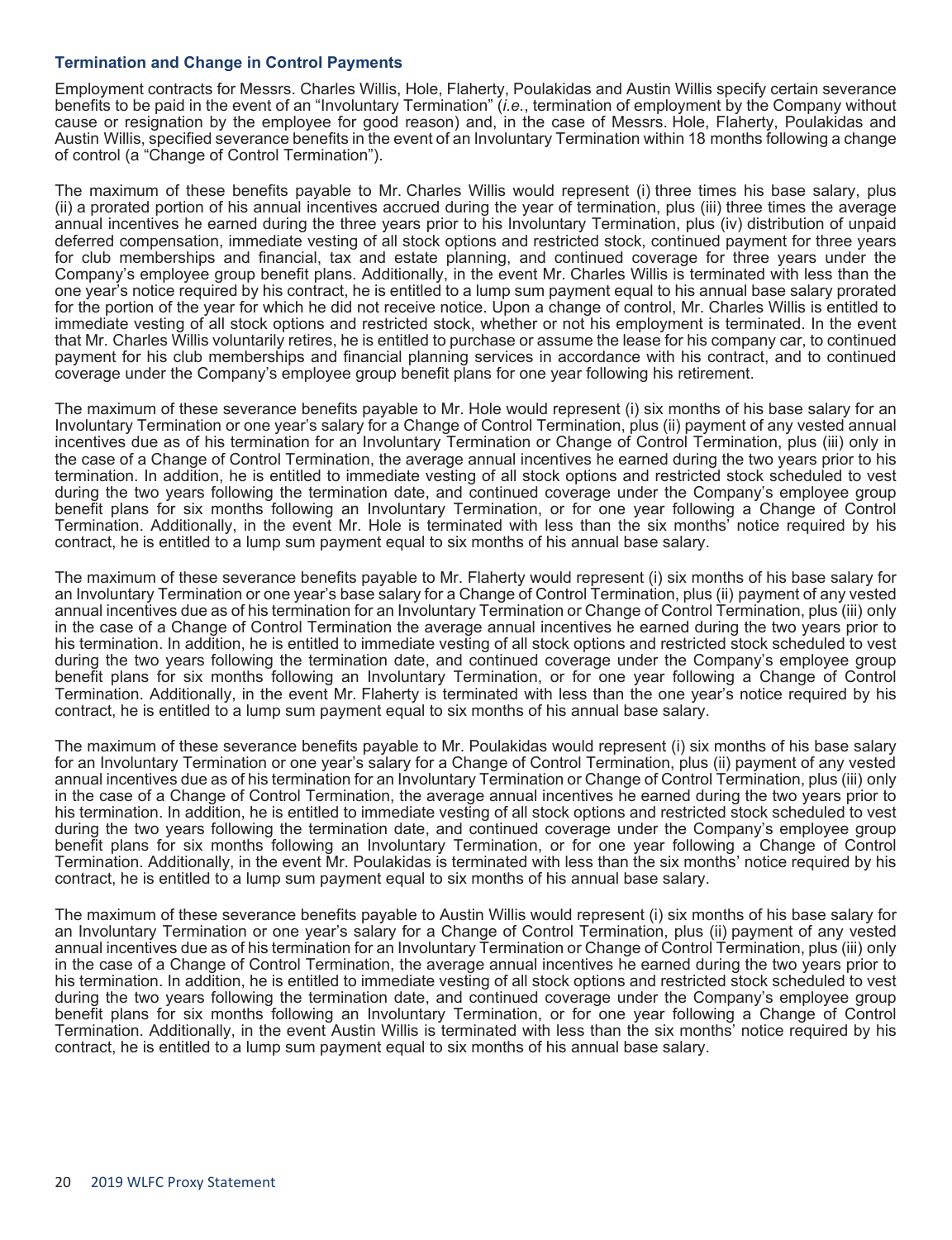If any of these payments or benefits would constitute a "parachute payment" within the meaning of Section 280G of the Internal Revenue Code, as amended, and would be subject to the Excise Tax imposed by Section 4999 of the Internal Revenue Code, the employment contracts of each of Messrs. Charles Willis, Hole, Flaherty, Poulakidas and Austin Willis stipulate that payments to each of them will be reduced, to the extent necessary, so that no portion of the payments would be subject to the Excise Tax. This reduction shall only occur if the after-tax net present value of the payments, as so reduced, is greater than or equal to the after-tax present value of such payments without such reduction.

Other than as described above, if a NEO ceases to be employed by us because of his or her resignation or retirement (other than for reasons constituting a constructive termination under his or her employment agreement), no severance payments are owed by us.

The following table shows potential payments to our Named Executive Officers under existing contracts for (i) an Involuntary Termination, and (ii) Change of Control Termination, in each case, on December 31, 2018.

|                                                                 |                    | Willis, C                 |                        | Hole                   | <b>Flaherty</b>    |                        | <b>Poulakidas</b>      |                        | Willis, A              |                        |
|-----------------------------------------------------------------|--------------------|---------------------------|------------------------|------------------------|--------------------|------------------------|------------------------|------------------------|------------------------|------------------------|
|                                                                 | Termination        | Change (2)                | Termination Change (2) |                        | Termination        | Change (2)             | Termination Change (2) |                        | Termination Change (2) |                        |
| Severance payment                                               | 3.150.000 \$<br>\$ | 3.150.000                 | 217.875 \$<br>\$.      | 435.750                | 195.563 \$<br>- \$ | 391.125 \$             | 195.563 \$             | 391.125                | 165,000 \$<br>\$.      | 330.000                |
| In lieu of notice                                               | 1.050.000          | 1.050.000                 | 217,875                | 217.875                | 195.563            | 195,563                | 195.563                | 195.563                | 165,000                | 165,000                |
| Annual incentives                                               | 6,385,604          | 6,385,604                 | 763,087                | 1,184,541              | 402,906            | 646.994                | 402,906                | 720,925                | 360,806                | 505,299                |
| <b>Accelerated Vesting</b><br>of Restricted Stock<br>Awards (1) | 7.277.522          | 7,277,522                 | 1.072.635              | 1.072.635              | 957,278            | 957.278                | 726.635                | 726,635                | 519,035                | 519,035                |
| <b>Accrued Vacation</b><br>and Sick Pay                         | 181.700            | 181.700                   | 67.100                 | 67.100                 | 60.100             | 60.100                 | 57.400                 | 57.400                 | 50,800                 | 50,800                 |
| <b>Continued Coverage</b><br>under all group plans              | 167,335            | 167,335                   | 13,899                 | 27.797                 | 12,193             | 24,386                 | 6,089                  | 12.179                 | 146,560                | 29,319                 |
| Financial/Tax/<br>Estate Planning                               | 90.000             | 90.000                    |                        |                        |                    |                        |                        |                        |                        |                        |
| <b>Total Severance</b><br>Payment                               |                    | \$18,302,161 \$18,302,161 | s.                     | 2,352,471 \$ 3,005,698 | \$                 | 1,823,603 \$ 2,275,446 | \$                     | 1,584,156 \$ 2,103,827 | \$                     | 1,407,201 \$ 1,599,453 |

#### **Potential Payments on Involuntary Termination or Change of Control Termination**

(1) The value of the unvested restricted stock awards as of December 31, 2018 was set forth in the Outstanding Equity Awards at Fiscal 2018 Year-End table and based on the Company's closing stock price on December 31, 2018 of \$34.60. These values would be the same for both an Involuntary Termination and a Change of Control Termination of Mr. Charles F. Willis, IV. The additional aggregate value of equity vesting acceleration as of December 31, 2018 for both an Involuntary Termination and a Change of Control Termination for Mr. Hole, Mr. Flaherty, Mr. Poulakidas, and Mr. Austin Willis is limited to awards vesting in the two years following termination.

(2) No adjustment in these numbers was made to reflect any reduction that would have been made so that payments would not trigger a parachute payment excise tax. However, if a Change of Control Termination occurred on December 31, 2018, such a reduction may have been necessary.

The following table summarizes compensation for 2018 by individual non-employee Directors.

#### **Director Compensation for Fiscal Year Ended 2018**

| <b>Name</b>            | <b>Fees Earned</b><br>or Paid<br>in Cash<br>$($ \$)(1) | <b>Stock</b><br><b>Awards</b><br>$($ \$)(2) | <b>Option</b><br><b>Awards</b><br>(S) | <b>All Other</b><br>Compensation | Total<br>$($ \$ |
|------------------------|--------------------------------------------------------|---------------------------------------------|---------------------------------------|----------------------------------|-----------------|
|                        |                                                        |                                             |                                       |                                  |                 |
| Hans Joerg Hunziker(3) | 146.038                                                | 85,082                                      |                                       |                                  | \$231,120       |
| Robert J. Keady        | 102.576                                                | 85.082                                      |                                       |                                  | 187.658         |
| Robert T. Morris       | 102.576                                                | 85.082                                      |                                       |                                  | 187.658         |

(1) Each Director received quarterly payments of \$21,269 (\$85,076 for the year). For services as chair of the Audit Committee and Compensation Committee, respectfully, Mr. Morris and Mr. Hunziker receive an additional \$4,375 quarterly payment (\$17,500 for the year). Mr. Keady also receives an additional \$4,375 quarterly payment (\$17,500 for the year) for his services as chair of independent committees of the Board.

(2) The amounts in this column represent the grant date fair value of awards computed in accordance with Financial Accounting Standards Board Accounting Standards Codification Topic 718.

(3) The Compensation Committee agreed to allow the compensation of European Directors to be adjusted based on the rate in effect on their first election to the Board, effective January 1, 2008. This adjustment is paid in cash. Effective January 1, 2020, the restricted stock portion of the compensation of European Directors will no longer be adjusted and the cash portion of their compensation will be adjusted based on the U.S. dollar exchange rate as of December 31st for the prior year.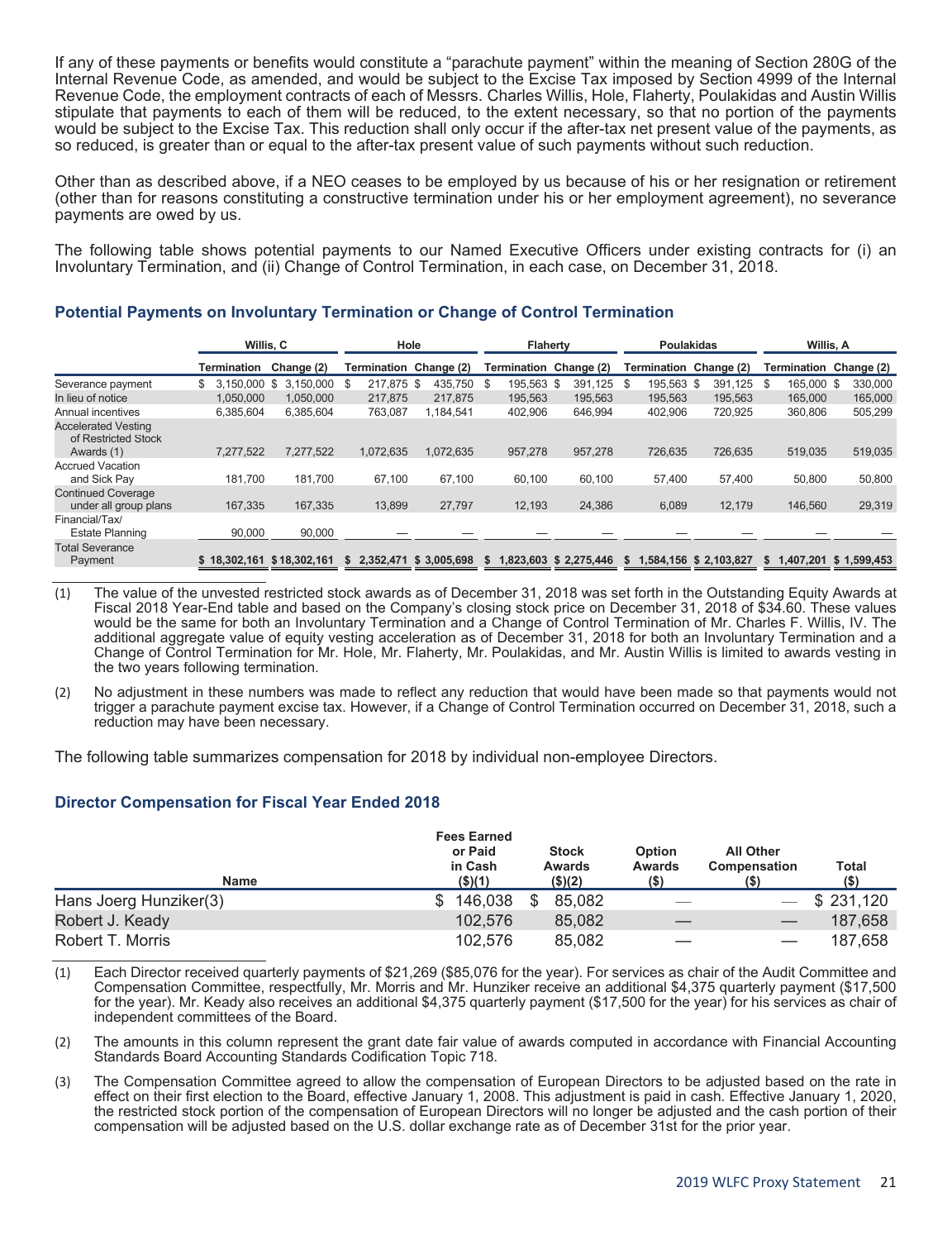The unvested restricted stock held by each non-employee Director is as follows as of December 31, 2018: Mr. Hunziker, 2,668; Mr. Keady, 3,918; Mr. Morris, 2,668. Under the 2007 Plan, each non-employee Director received a restricted stock grant of 5,000 shares of common stock when first becoming a non-employee Board member. In addition, each Board member who is to continue to serve as an independent Director is granted restricted stock worth approximately the same dollar amount as the annual cash retainer based on the market price of our common stock on the date of the Company's Annual Meeting of Stockholders. Each 5,000 share initial restricted stock grant vests in a series of four successive equal annual installments over the recipient's period of continued service as a Director, measured from the grant date. Each annual restricted stock grant based on the cash annual retainer amounts vests in one installment on the recipients' completion of one year of Board service, measured from the grant date.

# **CEO - MEDIAN EMPLOYEE PAY RATIO**

Pursuant to the Dodd-Frank Wall Street Reform and Consumer Protection Act, the SEC adopted a rule requiring most publicly-listed companies to annually disclose the ratio of each company's median employee's annual total compensation to the annual total compensation of each such company's chief executive officer. The compensation for our Chief Executive Officer in 2018 was approximately 76.6 times the median pay of our employees.

| Median employee total annual compensation    | 104.881      |
|----------------------------------------------|--------------|
| CEO total annual compensation                | \$ 8,031,934 |
| Ratio of CEO to median employee compensation | 76.6 to 1    |

The Company used the same median employee for 2018 that it identified for 2017 in calculating the CEO pay ratio as there have been no changes in our employee population or employee compensation arrangements that the Company reasonably believes would result in a significant change in the Company's median employee. We identified the Company's median employee by reviewing the taxable earnings for all our employees who were employed by us on December 31, 2017. We included all Company employees, except our Chief Executive Officer, whether employed on a full-time or part-time basis. For currency conversions required for the Company's employees not compensated in U.S. dollars, we utilized the Bid Ask midpoint attributable to the relevant foreign currencies on the last trading calendar day of 2017 (i.e., December 29, 2017) as reported by FactSet Research Systems Inc. We otherwise did not make any assumptions, adjustments or estimates with respect to compensation, and we did not annualize the compensation for any full-time employees that were not employed by us for all of 2017. With respect to the annual total compensation of our Chief Executive Officer, we used the amount reported for 2018 in the "Total" column of our Summary Compensation Table above. We then calculated the annual total compensation for 2018 of the identified median employee in the same manner as we would have calculated such employee's amount in the "Total" column of our Summary Compensation Table if such employee's compensation had been presented in the Summary Compensation Table.

This pay ratio is a reasonable estimate calculated in a manner consistent with Securities and Exchange Commission rules based on our payroll and employment records and the methodology described above. The Securities and Exchange Commission rules for identifying the median compensated employee and calculating the pay ratio based on that employee's annual total compensation allow companies to adopt a variety of methodologies, to apply certain exclusions, and to make reasonable estimates and assumptions that reflect their compensation practices. Therefore, the pay ratio reported by other companies may not be comparable to the pay ratio reported above, as other companies may have different employment and compensation practices and may utilize different methodologies, exclusions, estimates and assumptions in calculating their own pay ratios.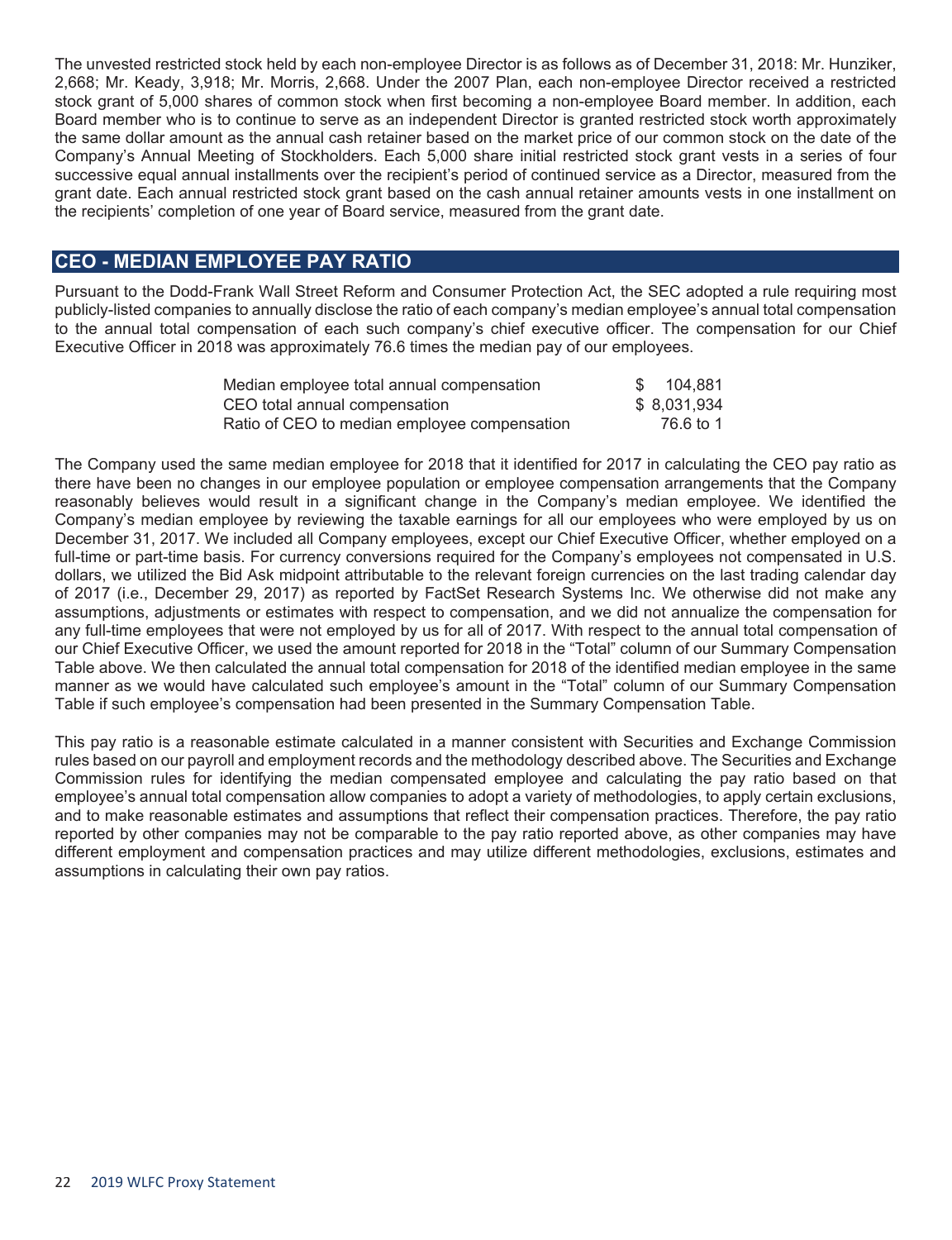# **REPORT OF THE AUDIT COMMITTEE**

The Audit Committee of the Board of Directors (the "Audit Committee") oversees our accounting function, internal controls and financial reporting process on behalf of the Board of Directors. The Audit Committee is composed of three Directors, each of whom is independent as defined by the NASDAQ listing standards and operates pursuant to the Audit Committee Charter which is available on the Company's website (*www.willislease.com*).

The Audit Committee reviews our financial reporting process on behalf of the Board. Management has primary responsibility for establishing and maintaining adequate internal financial controls, for preparing the financial statements and for the public reporting process. KPMG LLP ("KPMG"), the Company's independent registered public accounting firm for 2018, is responsible for expressing opinions on the conformity of the Company's audited financial statements with generally accepted accounting principles and on the Company's internal control over financial reporting.

In this context, the Audit Committee has reviewed and discussed with management and KPMG the audited financial statements for the year ended December 31, 2018 and KPMG's evaluation of the Company's internal control over financial reporting. The Audit Committee has discussed with KPMG the matters that are required to be discussed by Statement on Auditing Standards No. 16, as amended (Communication with Audit Committees). KPMG has provided to the Audit Committee the written disclosures and the letter required by applicable requirements of the Public Company Accounting Oversight Board regarding the independent accountant's communications with the Audit Committee concerning independence, and the Audit Committee has discussed with KPMG that firm's independence. The Audit Committee has concluded that KPMG's provision of audit and non-audit services to the Company is compatible with KPMG's independence.

Based on the review and discussions referred to above, the Audit Committee recommended to our Board that the audited financial statements for the year ended December 31, 2018 be included in our Annual Report on Form 10-K for 2018 for filing with the Securities and Exchange Commission. This report is provided by the following independent Directors, who comprise the Audit Committee:

Robert T. Morris, Committee Chair Hans Joerg Hunziker Robert J. Keady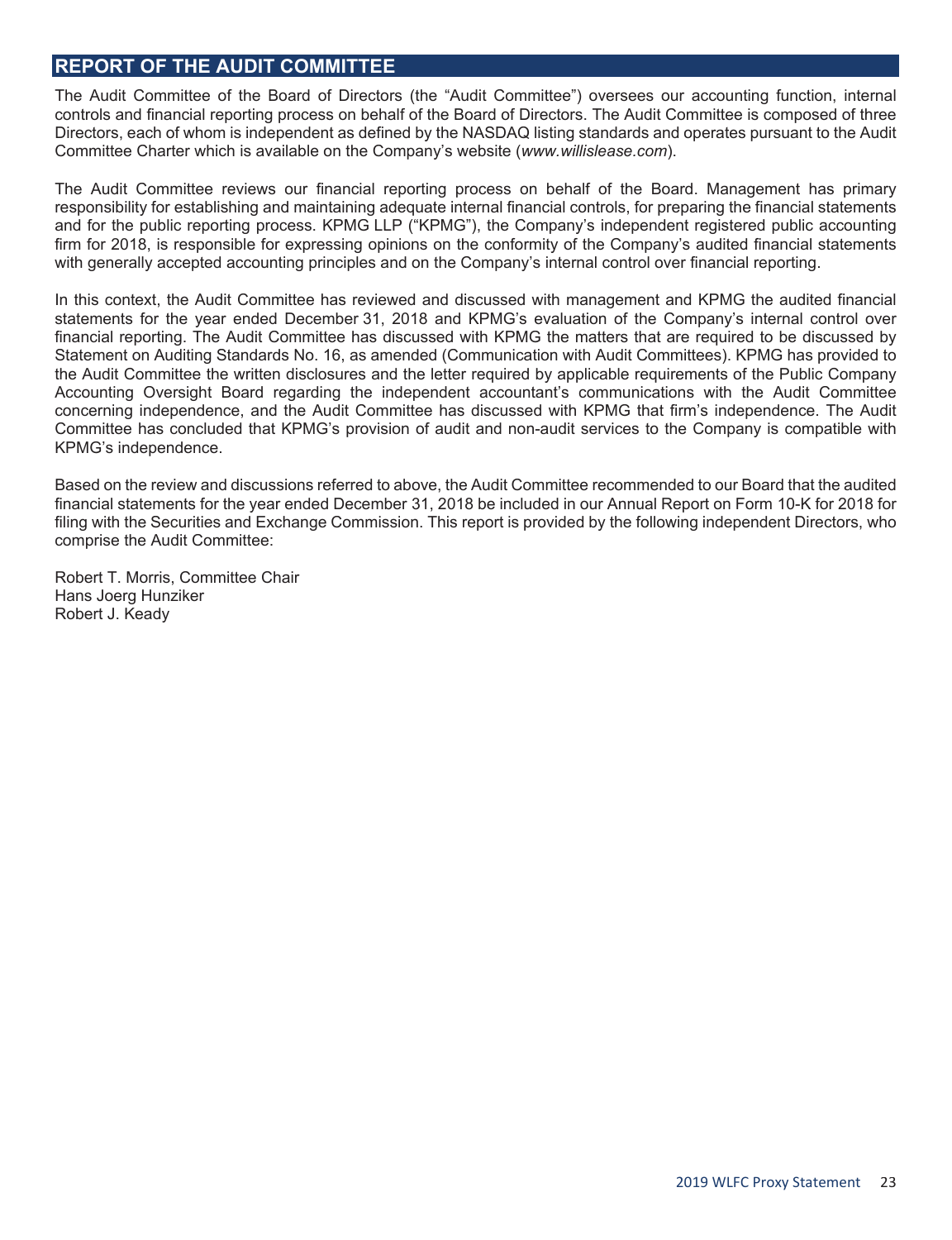# **PROPOSAL 2: ADVISORY VOTE ON THE APPOINTMENT OF KPMG LLP**

The Audit Committee has appointed the firm of KPMG to audit our 2019 financial statements, and KPMG also served in this capacity in 2018. Although not required by the Company's bylaws or otherwise, the Audit Committee and the Board of Directors believe it appropriate, as a matter of good corporate practice, to request that the stockholders ratify the appointment of KPMG as the Company's independent registered public accounting firm for fiscal year 2019. If the stockholders do not so ratify, the Audit Committee will reconsider the appointment and may retain KPMG or another firm without re-submitting the matter to the Company's stockholders. Even if the stockholders vote on an advisory basis in favor of the appointment, the Audit Committee may, in its discretion, direct the appointment of a different independent registered public accounting firm at any time during the year if it determines that such a change would be in the best interests of the Company and the stockholders.

#### **THE BOARD OF DIRECTORS UNANIMOUSLY RECOMMENDS A VOTE "FOR" THE RATIFICATION OF THE APPOINTMENT OF KPMG LLP AS THE COMPANY'S INDEPENDENT REGISTERED PUBLIC ACCOUNTING FIRM.**

#### **Fees Billed to Willis Lease by KPMG**

For the 2018 and 2017 fiscal years, fees for services provided by KPMG LLP to us were as follows:

|                           | 2018                    | 2017    |
|---------------------------|-------------------------|---------|
| Audit Fees (1)            | \$1,323,244 \$1,058,003 |         |
| <b>Audit Related Fees</b> | 419.039                 | 390.886 |
| Tax fees $(2)$            | 43.697                  | 27.561  |
|                           | \$1,785,980 \$1,476,450 |         |

<sup>(1)</sup> Audit fees billed to us by KPMG during the 2018 and 2017 fiscal years include the audit of our annual financial statements and quarterly reviews of financial statements included in our quarterly reports on Form 10-Q.

All fees described above were approved by the Audit Committee.

The Audit Committee requires that any services to be provided by our auditors must be approved in advance by the Audit Committee. If approval is required before the Committee can act, a single member of the Committee can approve an engagement, subject to ratification by the Committee at its next meeting. All services were pre-approved by the Committee or its Chair.

KPMG will be at our Annual Meeting. They will have the opportunity to make a statement, if they desire to do so. They also will be available to respond to appropriate questions from stockholders.

<sup>(2)</sup> Fees billed to us by KPMG during 2018 and 2017 for professional services rendered in providing international tax consulting services.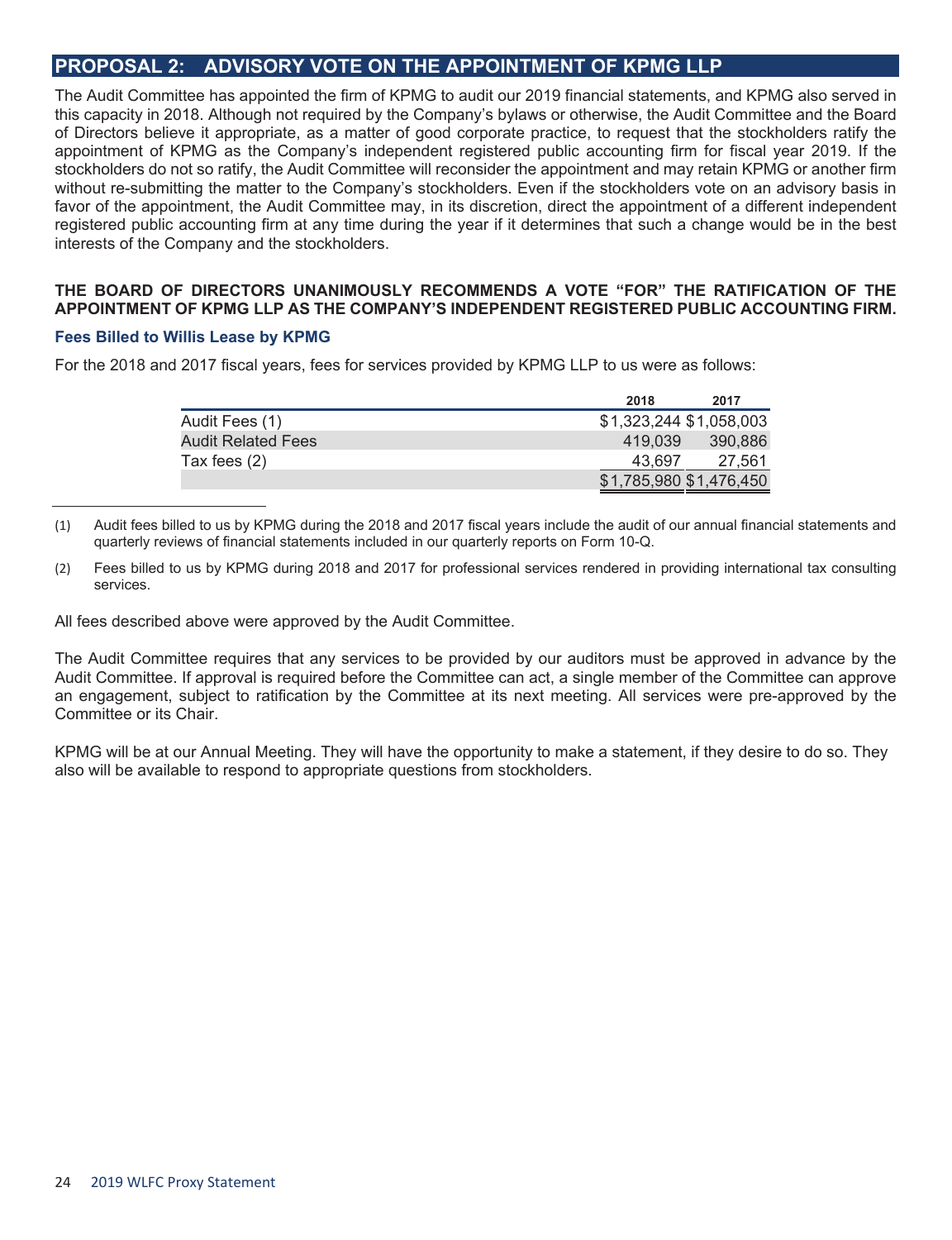# **PROPOSAL 3: SHAREHOLDER PROPOSAL ON THE ADOPTION OF A MAJORITY VOTING STANDARD FOR DIRECTOR ELECTIONS**

The Company has been advised that California Public Employees' Retirement System, Investment Office, P.O. Box 2749, Sacramento, California 95812-2749, a beneficial owner of shares of the Company's common stock having a market value in excess of \$2,000, intends to submit the proposal set forth below (the "Proposal") at the Annual Meeting. The Proposal and supporting statement that the Company received are set forth verbatim below. If properly presented, the Proposal will be voted on at the Annual Meeting.

#### **SHAREOWNER PROPOSAL**

RESOLVED, that the shareowners of Willis Lease Finance Corporation (Company) hereby request that the Board of Directors initiate the appropriate process to amend the Company's articles of incorporation and/or bylaws to provide that directors shall be elected by the affirmative vote of the majority of votes cast at an annual meeting of shareowners in uncontested elections. A plurality vote standard, however, will apply to contested director elections; that is, when the number of director nominees exceeds the number of board seats.

#### **SUPPORTING STATEMENT**

Is accountability by the Board of Directors important to you? As a long-term shareowner of the Company, CalPERS thinks accountability is of paramount importance. This is why we are sponsoring this proposal. This proposal would remove a plurality vote standard for uncontested elections that effectively disenfranchises shareowners and eliminates a meaningful shareowner role in uncontested director elections.

Under the Company's current voting system, a director may be elected with as little as one affirmative vote because "withheld" votes have no legal effect. This scheme deprives shareowners of a powerful tool to hold directors accountable because it makes it impossible to defeat directors who run unopposed. Conversely, a majority voting standard allows shareowners to actually vote "against" candidates and to defeat reelection of a management nominee who is unsatisfactory to the majority of shareowners who cast votes.

A substantial number of companies have already adopted this form of majority voting. More than 90% of the companies in the S&P 500 have adopted a form of majority voting for uncontested director elections. We believe the Company should join the growing number of companies that have adopted a majority voting standard requiring incumbent directors who do not receive a favorable majority vote to submit a letter of resignation, and not continue to serve, unless the Board declines the resignation and publicly discloses its reasons for doing so.

Majority voting in director elections empowers shareowners to clearly say "no" to unopposed directors who are viewed as unsatisfactory by a majority of shareowners casting a vote. Incumbent board members serving in a majority vote system are aware that shareowners have the ability to determine whether the director remains in office. The power of majority voting, therefore, is not just the power to effectively remove poor directors, but also the power to heighten director accountability through the threat of a loss of majority support. That is what accountability is all about.

CalPERS believes that corporate governance procedures and practices, and the level of accountability they impose, are closely related to financial performance. It is intuitive that, when directors are accountable for their actions, they perform better. We therefore ask you to join us in requesting that the Board of Directors promptly adopt the majority voting standard for uncontested director elections. We believe the Company's shareowners will substantially benefit from the increased accountability of incumbent directors and the power to reject directors, shareowners believe are not acting in their best interests. Please vote FOR this proposal.

#### **The Company's Statement in Opposition to Proposal 3.**

The Board recommends a vote AGAINST Proposal 3.

We believe that the Proposal is not in the best interests of the shareholders at this time and we recommend that you vote against the adoption of a majority standard for director elections for the following reasons.

*1. Use of majority voting standard provides unnecessary risk; plurality voting is the standard mechanism for director elections under Delaware law.*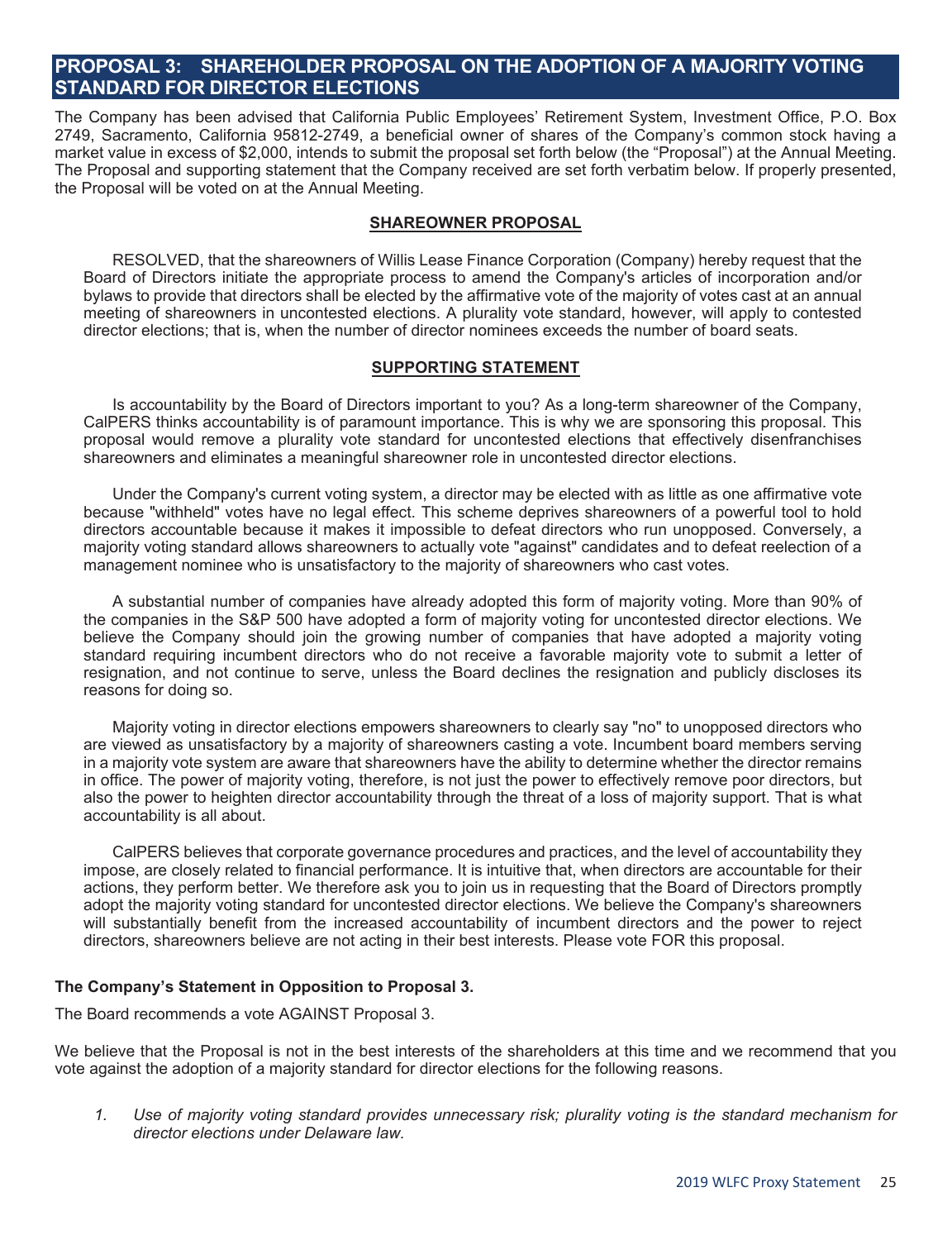The Proposal requests that the Company adopt a majority voting standard for director elections. The Company, a Delaware corporation, presently uses a plurality voting standard, which is the standard mechanism for the election of directors under Delaware law. The plurality voting standard provides that the nominees who receive the most affirmative votes are elected to serve as Company directors. The use of the plurality voting standard assures that a corporation does not have "failed elections" which result in unnecessary vacancies on the Board. If directors are not elected or otherwise required to resign upon failing to receive a majority of votes cast, the Company may face legal uncertainty as to satisfying certain exchange listing requirements or other corporate governance regulations, such as those relating to the independence of directors, committee composition or the maintenance of an audit committee financial expert. The proponent's suggestion introduces this risk to a Company that has had only one occurrence in its history where a director was elected with a vote less than a majority of all eligible stockholders. In 2018, no director received a vote of less than 61.5% of the stockholders eligible to vote. Thus, if the Proposal had been implemented, it would not have changed the membership of the Company's Board, but would have introduced unnecessary risk.

Further, even where a plurality (and as has been true in the past for the Company, a majority) of the stockholders have approved directors nominated by the Board, stockholders have the ability to express disapproval of corporate policies, strategy or director candidates through the use of withheld votes. The use of withheld votes, as opposed to implementation of majority voting, provides a mechanism for minority stockholders to express dissatisfaction, without introducing a risk of corporate governance complications arising from a failed election.

#### *2. CalPERS' claim that the Company's current voting system effectively disenfranchises shareholders is misleading.*

In addition to being able to participate in annual elections of Board members, the Company's shareholders have always had the ability to remove directors for cause. Further, any shareholder who is dissatisfied with a director has always had the ability nominate an alternative board candidate for shareholder consideration. In fact, the use of a majority voting standard could disenfranchise Company shareholders if certain of the larger shareholders are not in attendance at a particular meeting and the use of the opposing votes limits the Company's ability to elect or reelect its directors.

#### *3. CalPERS' claim that 90% of S&P 500 entities have adopted a majority standard is misleading.*

By referring to the S&P 500, CalPERS uses a misleading statistic. The Company is a Russell 2000 company; a group that has an adoption rate for a majority vote standard that is dramatically lower than the rate for the S&P 500. In 2016, the Council of Institutional Investors, reported that *just 29 percent* of Russell 2000 companies had adopted use of a majority vote standard in unconsented elections. CalPERS itself concedes in its most recent Global Equity Corporate Governance program report, dated September 24, 2018, pg. 28, that the rate of adoption of majority voting in smaller cap companies is significantly less than in S&P 500 companies.

#### *4. Conclusion*

The Board is committed to sound corporate governance policies and practices. The Board carefully considered CalPERS's Proposal and believes that it is not in the best interest of the Company and its shareholders, both for reasons of law and governance policy. The Company believes its shareholders are satisfied with the composition of its Board and the Company's financial performance. Further, the Company has had plurality voting in place since the Company's initial public offering, and the Board believes that this practice has served the Company well. The Company's strong corporate governance process is designed to identify and propose director nominees who will best serve the interests of the Company and its shareholders.

For all of the reasons above, the Board recommends a vote AGAINST this Proposal.

#### **THE BOARD OF DIRECTORS UNANIMOUSLY RECOMMENDS A VOTE "AGAINST" THE PROPOSAL TO ADOPT A MAJORITY VOTE STANDARD FOR DIRECTOR ELECTIONS IN LIEU OF THE CURRENT PLURALITY VOTING STANDARD**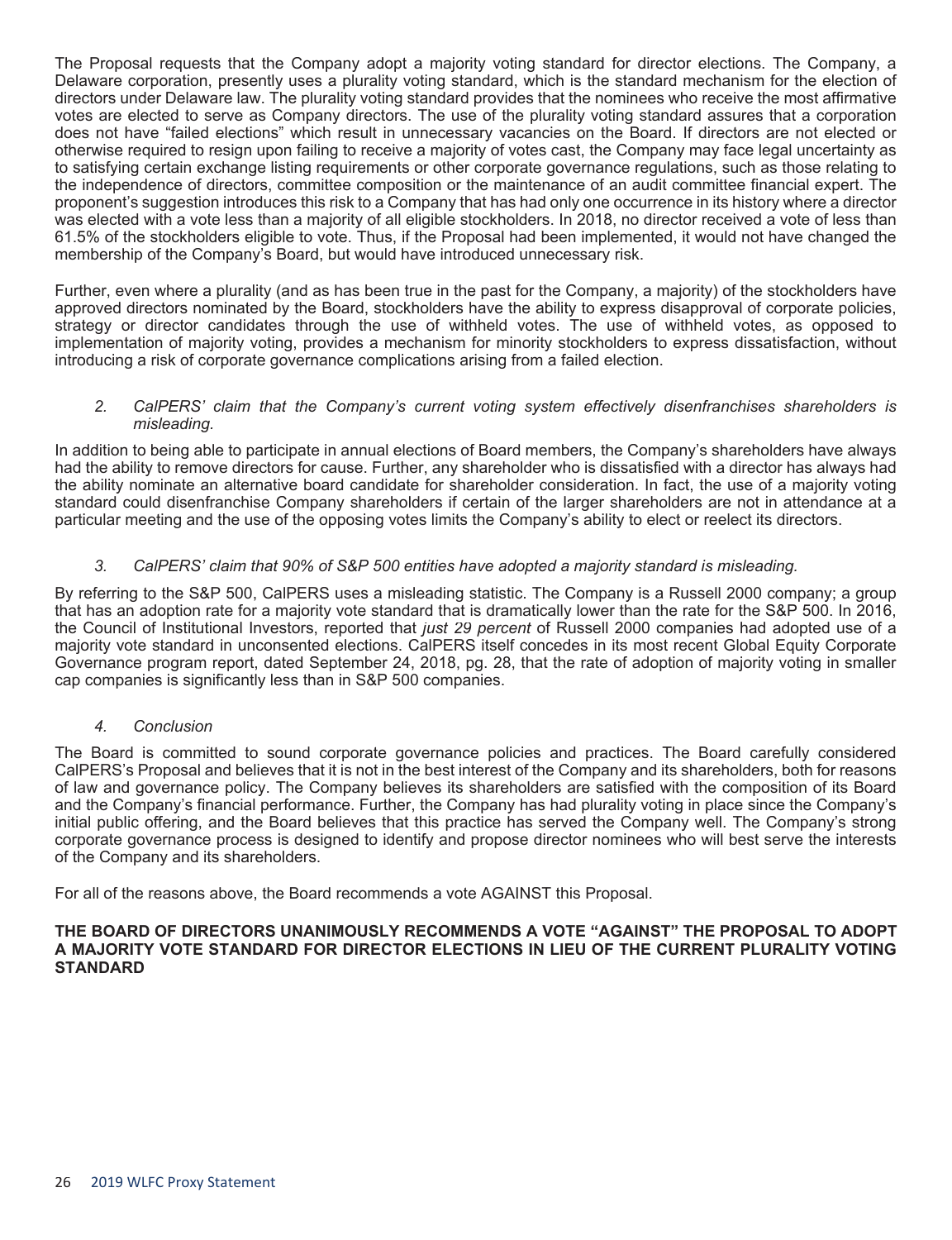# **CERTAIN RELATIONSHIPS AND RELATED TRANSACTIONS**

As required by NASDAQ rules, all material discretionary transactions between us and our Directors, executive officers or known principal stockholders (or their respective affiliates) must be approved by the Audit Committee. The Audit Committee does not intend to approve any such transactions unless it believes that they are on terms no less favorable to us than could be obtained from unaffiliated third parties. On June 18, 2009, the Board adopted a formal policy governing the disclosure and approval of related party transactions. That policy is available on the Company's website (www.willislease.com).

#### *Stock Buybacks*

On September 12, 2018, in a transaction approved by a Special Committee of the Board of Directors, the Company purchased 88,000 shares of common stock directly from the Company's Chief Executive Officer, Charles F. Willis. The agreed and paid price per share was \$34.2972, the volume weighted average price on September 12, 2018.

#### *Other*

During the second quarter of 2018, the Company's Chief Executive Officer purchased artwork from the Company for \$5,000. This transaction was approved by the Board's independent Directors.

During the third quarter of 2018, the Company's Chief Executive Officer utilized Willis Aeronautical Services, Inc.'s spare parts warehouse to temporarily store personal equipment and reimbursed the Company \$450 for such usage.

During 2018 and 2017, the Company paid approximately \$44,000 and \$80,000, respectively, of expenses payable to Mikchalk Lake, LLC, an entity in which our Chief Executive Officer has a significant ownership interest. These expenses were for lodging and other business related services. These transactions were approved by the Board's independent Directors.

# **STOCKHOLDER PROPOSALS**

Stockholder proposals intended to be considered at the 2020 Annual Meeting of Stockholders must, under Rule 14a-8 of the Securities Exchange Act of 1934, be received by us no later than December 25, 2019. Your proposal(s) must be mailed to our offices at 60 East Sir Francis Drake Boulevard, Suite 209, Larkspur, CA 94939, Attention: Corporate Secretary. Your proposal(s) may be included in next year's proxy statement if they comply with certain rules and regulations promulgated by the Securities and Exchange Commission.

Alternatively, under our bylaws, a proposal or nomination that you do not seek to include in our proxy statement pursuant to Rule 14a-8 may be submitted in writing to our Corporate Secretary for the 2020 Annual Meeting of Stockholders not less than 90 days prior to the first anniversary of the preceding year's annual meeting, unless the date of the 2020 Annual Meeting of Stockholders is advanced by more than 30 days or delayed (other than as a result of adjournment) by more than 60 days from the anniversary of the 2019 Annual Meeting. For our 2020 Annual Meeting of Stockholders, this means that your proposal(s) or nomination(s) must be submitted no later than February 23, 2020 (which is 90 calendar days before the anniversary of the 2019 Annual Meeting). If the date of our 2020 Annual Meeting of Stockholders is advanced by more than 30 days or delayed (other than as a result of adjournment) by more than 60 days from the anniversary of our 2019 Annual Meeting, you must submit any such proposal or nomination no later than the close of business on the later of the 90th day prior to the 2020 Annual Meeting of Stockholders or the 10th day following the day on which public announcement of the date of such meeting is first made. Your submission must include certain specified information concerning the proposal or nominee, as the case may be, and information as to your ownership of our common stock.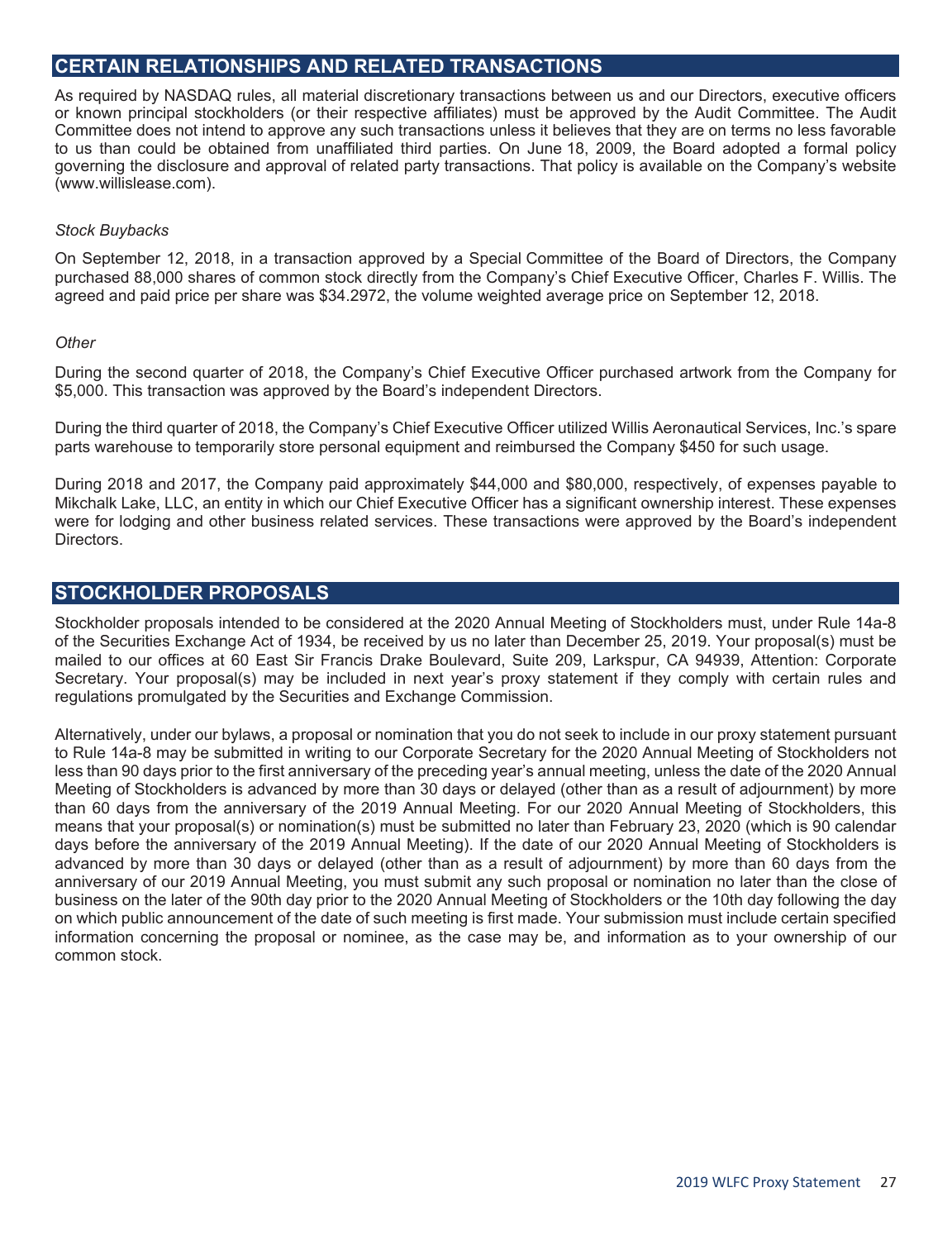# **STOCKHOLDERS SHARING THE SAME LAST NAME AND ADDRESS**

We are sending only one copy of our annual report and proxy statement to stockholders who share the same last name and address unless they have notified us that they want to continue receiving multiple copies. If you would like to have additional copies of our annual report and/or proxy statement mailed to you, or you would like to opt out of this practice for future mailings, please either contact us at 415-408-4700 or submit your request to Willis Lease Finance Corporation, attention Corporate Secretary, 60 East Sir Francis Drake Boulevard, Suite 209, Larkspur, CA 94939. We will promptly send additional copies of the annual report and/or proxy statement upon receipt of such request. Also, if you received multiple copies of the annual meeting materials and would prefer to receive a single copy in the future, following receipt of such request, we will ensure that change for future mailings of annual meeting materials.

# **OTHER MATTERS**

Our management does not know of any matters to be presented at the 2019 Annual Meeting of Stockholders other than those set forth herein and in the Notice accompanying this proxy statement.

By Order of the Board of Directors,

Tr h s

Charles F. Willis, IV Chairman of the Board